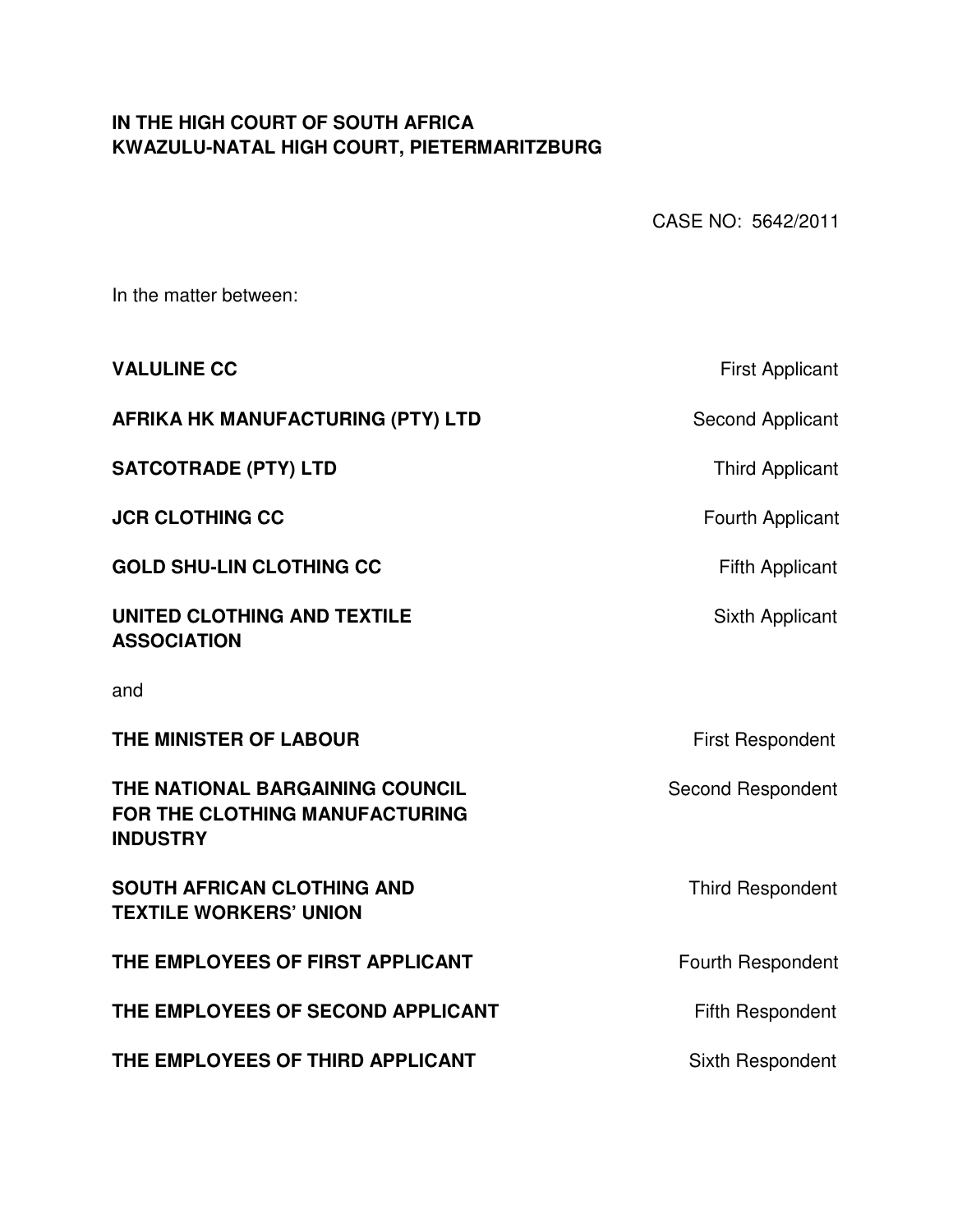**THE EMPLOYEES OF FOURTH APPLICANT** Seventh Respondent

**THE EMPLOYESS OF FIFTH APPLICANT** Eighth Respondent

**THE EMPLOYEES OF THE MEMBERS OF SIXTH MEMBERS OF SIZE AND Minth Respondent APPLICANT** 

### **J U D G M E N T**

**\_\_\_\_\_\_\_\_\_\_\_\_\_\_\_\_\_\_\_\_\_\_\_\_\_\_\_\_\_\_\_\_\_\_\_\_\_\_\_\_\_\_\_\_\_\_\_\_\_\_\_\_\_\_\_\_\_\_\_\_\_\_\_\_\_\_\_\_\_\_** 

## **KOEN J:**

### **INTRODUCTION:**

[1] The first, second, third, fourth and fifth applicants, and the one hundred plus employers associated in the sixth applicant, all conduct their business in the 'clothing industry', as that term is defined in the National Main Collective Agreement ('the collective agreement) of the second respondent, the National Bargaining Council for the Clothing Manufacturing Industry.

[2] This collective agreement was the result of negotiations in the second respondent between certain employer organisations and the third respondent, the South African Clothing and Textile Workers' Union, the only registered trade union representing employees in the second respondent. The collective agreement contains binding provisions including *inter alia* minimum wages payable to workers in the clothing industry.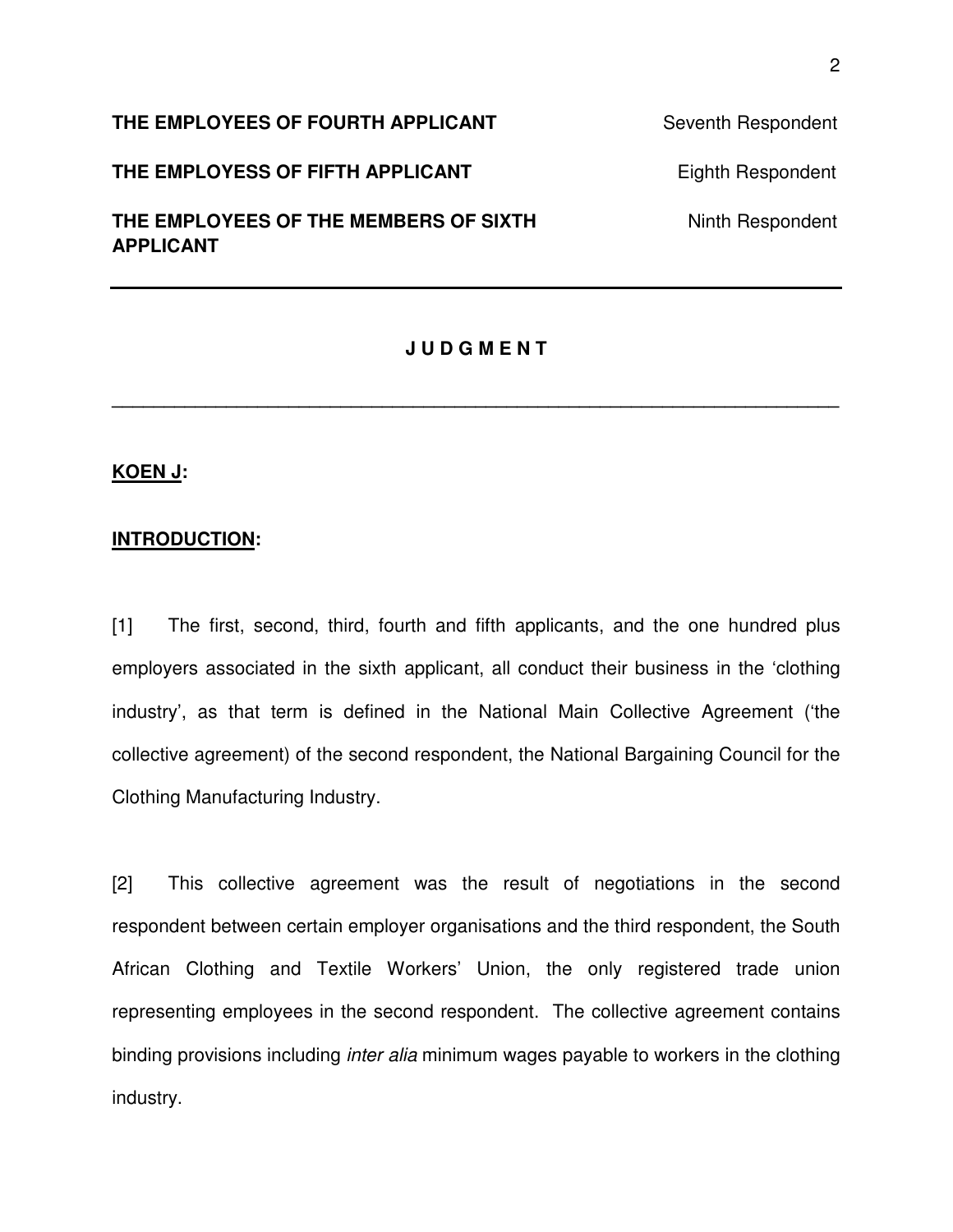[3] The applicants are not or have chosen not to be members of or to be represented in the second respondent. They were thus not party to any such negotiations and not signatories to the collective agreement.

[4] The collective agreement was subsequently extended by the first respondent to the applicants and other non-signatories (hereinafter all collectively referred to as the 'non-parties') pursuant to a request made by the second respondent to the first respondent in terms of s 32 of the Labour Relations Act No. 66 of 1995 ('the LRA')<sup>1</sup> to make the collective agreement generally applicable in the clothing industry. This extension (referred to in the application as 'the decision') was published in the *Government Gazette* No 33893, GNR 1220 of 24 December 2010. The extension is effective from 3 January 2011.

[5] It is this decision of the first respondent to extend the application of the collective agreement to non-parties which is the subject matter of this litigation.

#### **THE RELIEF CLAIMED:**

 $\overline{1}$ 

[6] The Applicant's claim the following relief in terms of their amended notice of motion:

 '1. Reviewing and setting aside the decision of the First Respondent to extend the National Main Collective Agreement of the National Bargaining Council for the Clothing Manufacturing Industry to non-parties in the clothing industry

 $1$  All references to section numbers hereafter are to the LRA, unless expressly stated otherwise.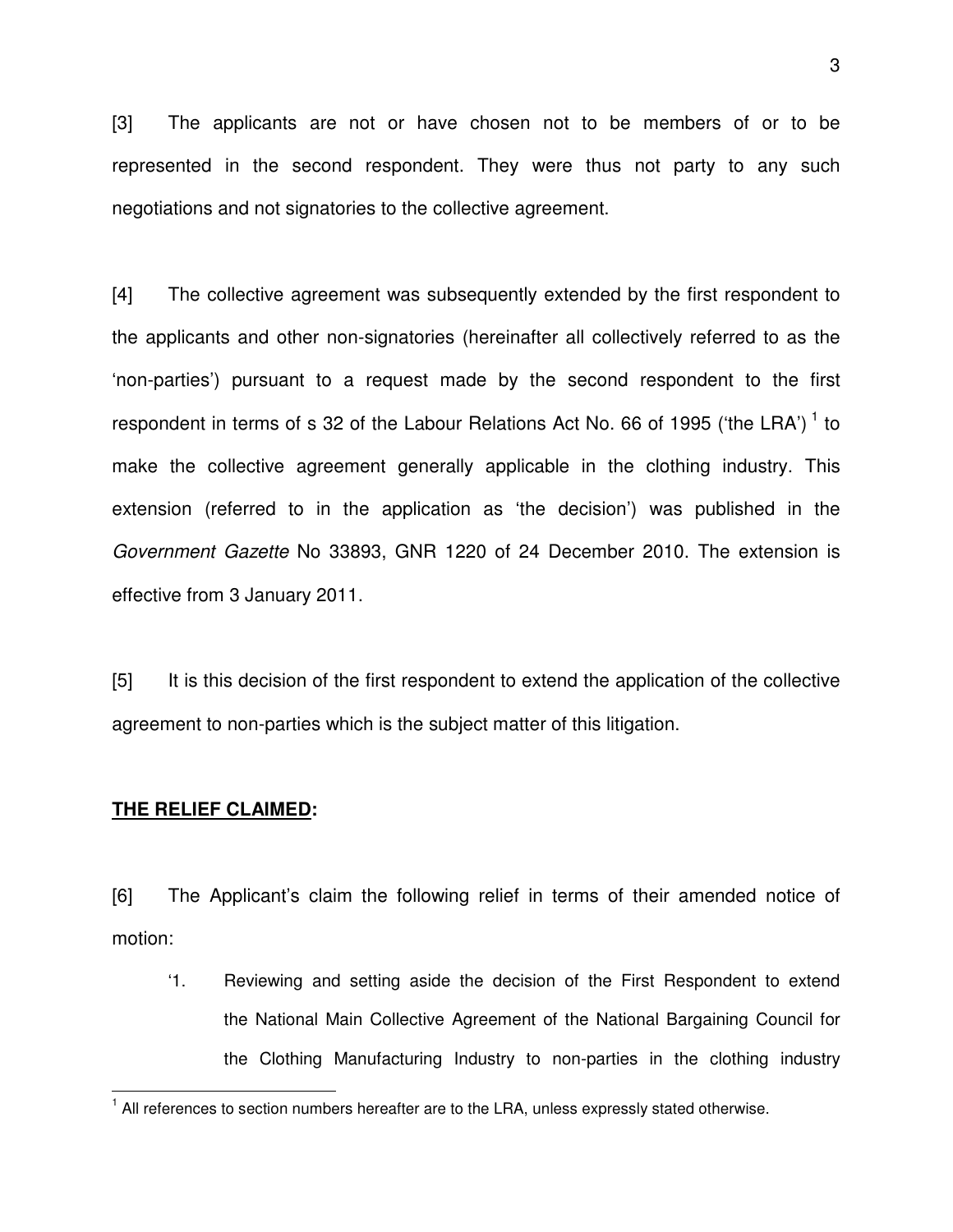(including the first to fifth applicants) as published in Government Gazette No. 33893, GNR 1220 of 24 December 2010, under the heading "*National Bargaining Council for the Clothing Manufacturing Industry: Extension to Non-Parties of the National Main Collective Re-enacting and Amending Agreement".* 

- 2. In the alternative:
	- 2.1 declaring section 32 of the Labour Relations Act No. 66 of 1995 to be unconstitutional;
	- 2.2 setting aside the First Respondent's aforesaid decision.
- 3. Ordering the First Respondent to pay the costs of this application, and in the event of the Second Respondent opposing the application, ordering the Respondents to pay the costs of the application, jointly and severally the one paying the other to be absolved.
- 4. Granting the Applicants such further and/alternative relief as this Honourable Court may deem fit.'

### **THE BASIS ON WHICH THE RELIEF IS CLAIMED:**

[7] In broad terms the applicants rely on the principle of legality and on the provisions of the Promotion of Administrative Justice Act 3 of 2000 ('PAJA') as basis to impugn the decision. Reliance on PAJA presupposes the decision to be 'administrative action'. Whether the decision constitutes administrative action is irrelevant to a review based on the principle of legality.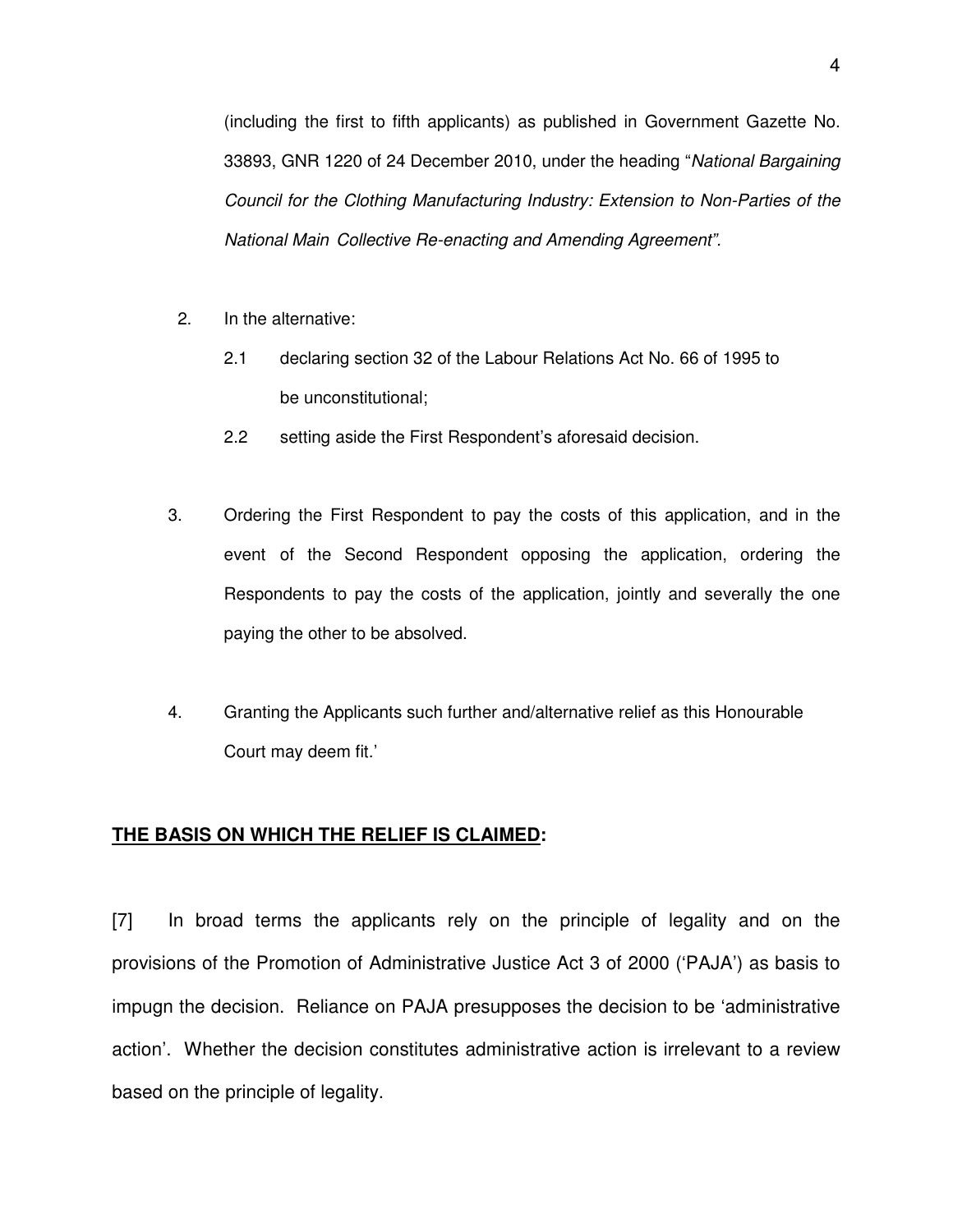[8] In the alternative to the review, a declaration is sought that the provisions of s 32 are constitutionally invalid. This declaration is sought on the basis that the provisions of s 32 offend against certain fundamental rights contained in chapter 2 of the Constitution of the Republic of South Africa, 1996, notably freedom of trade, occupation and profession,<sup>2</sup> freedom of an association,<sup>3</sup> equality,<sup>4</sup> human dignity<sup>5</sup> and just administrative action.<sup>6</sup> The constitutional validity of s 32 only arises if no nonconstitutional basis exists upon which a review may succeed.

### **PRELIMINARY ISSUES:**

[9] The first to third respondents *in limine:* 

- (a) challenge the jurisdiction of this court to entertain the application for the relief claimed;
- (b) raised the alleged initial fatal non-joinder of the employees of the applicants;
- (c) challenged the *locus standi in iudicio* of the sixth applicant to act on behalf of its members.

The alleged fatal non-joinder of the applicants' employees was cured by them being joined as the fourth, fifth, sixth, seventh, eighth and ninth respondents respectively. Apart possibly from the issue of liability for the costs relating to such joinder, this defence requires no further comment.

- $^3$  S 18.
- $4$  S 9.
- $^5$  S 10.
- $^6$  S 33.

 $\overline{a^2S}$  22.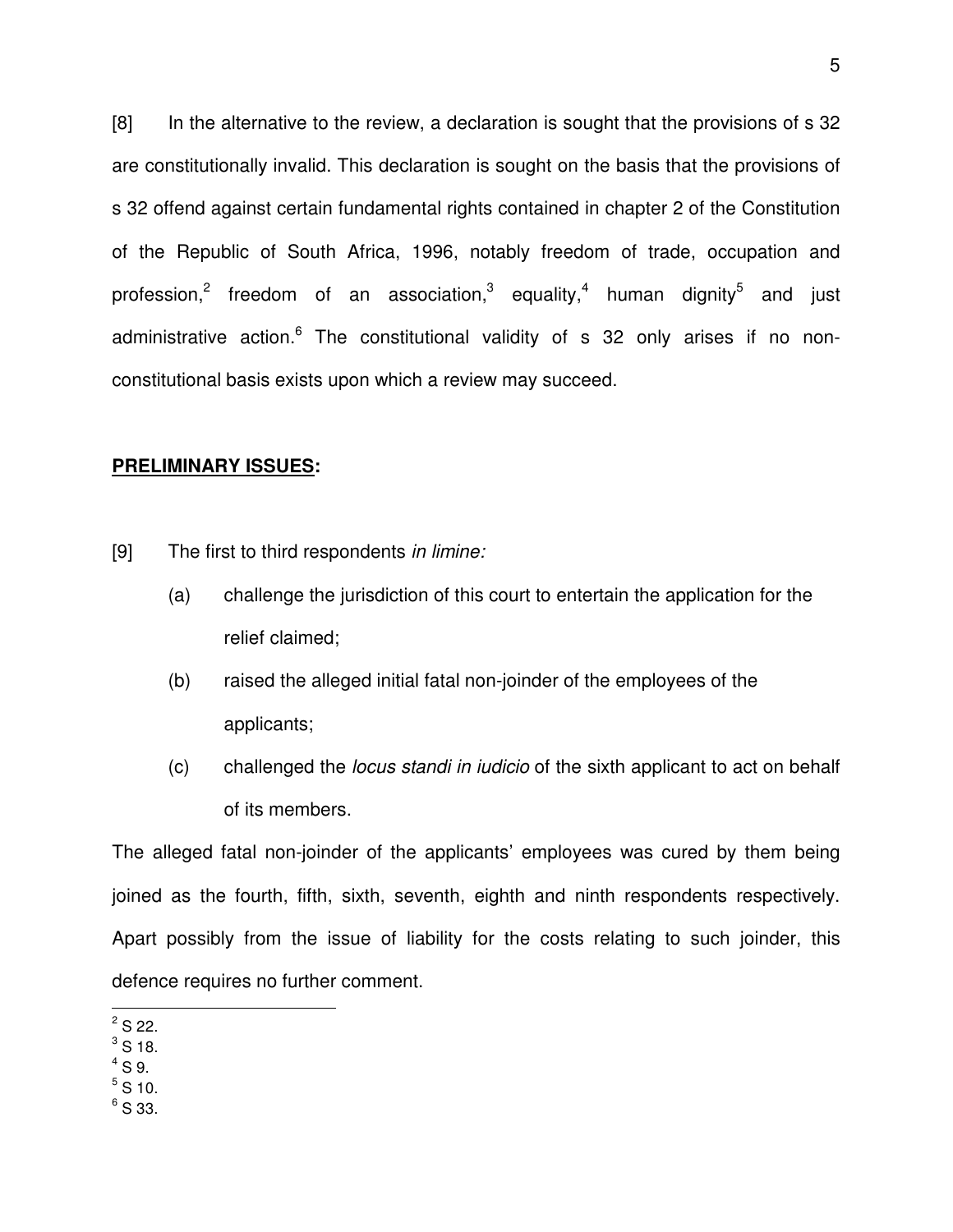The *locus standi in iudicio* of the sixth applicant to act on behalf of its members has also been accepted and this point was not persisted with.

The only point *in limine* remaining is the one of the jurisdiction of this court. It will be considered below

# **ANCILLIARY ISSUES:**

- [10] A number of ancillary issues arise from the papers, including:
	- (a) The striking out of:
		- (i) the report of professors Cheadle and Thompson on the grounds that their report contains inadmissible opinion and hearsay evidence (and failing it being struck out, their independence and hence the reliability of the report being questioned); and
		- (ii) certain alleged unfounded and scurrilous allegations in the answering affidavits;
	- (b) The contention that the applicant's application is premature as they have not exhausted what was referred to as 'an internal remedy' available to them, or alternatively that they had misconceived their remedy as they should first have applied for exemptions from the provisions of the collective agreement in accordance with the exemption procedure provided in the collective agreement, as required by s 32(3)(e) and (f);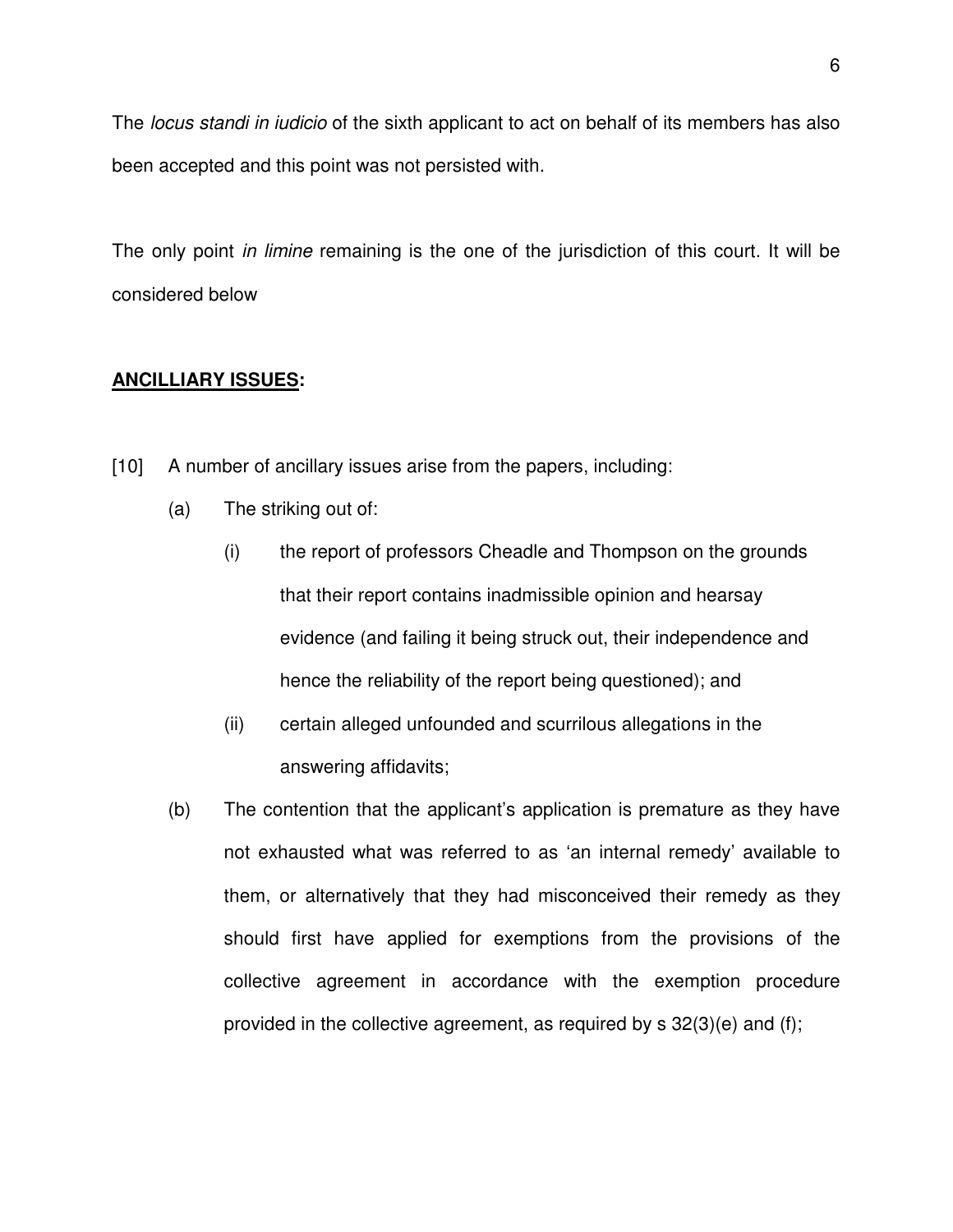(c) The failure of the first respondent to have filed an affidavit personally, the application having been opposed on her behalf by the Chief Director; Labour Relations in the Department of Labour.

 In view of the conclusion to which I have come it is not necessary to deal with the applications to strike out, and the issue whether the applicants indeed had an internal remedy available to them, or whether they misconceived their remedy in not first applying for an exemption. The third issue above also fell away as the first respondent subsequently filed a confirmatory affidavit. This point was accordingly not persisted with.

# **THE STRUCTURE OF THIS JUDGMENT:**

[11] In the light of the view I take of the matter, many issues raised as a basis to challenge the validity of the decision, or as a defence to the challenge, are not necessary to deal with. Interesting and persuasive as some of the detailed arguments in respect of such issues may be, I refrain from commenting thereon. They will have to remain for debate in future litigation, should the need arise.

- [12] The crucial issues arising for consideration on the merits of this application are:
	- (a) Whether the requirements of s 32(3) were satisfied,<sup>7</sup>

 $\overline{a}$ <sup>7</sup> What the nature of the Minister's decision in terms of s 32(2) is, particularly whether in extending a collective agreement she is confined to a consideration of the express requirements listed in s 32(3), on which, if she is so satisfied, leaves her with no discretion but to accede to a request to extend a collective agreement, or whether she has a discretion, either in her own right or on an extended interpretation of the requirements in s 32(3) to also have regard to the potential consequences of extending a collective agreement, before doing so, accordingly do not have to be decided in this application.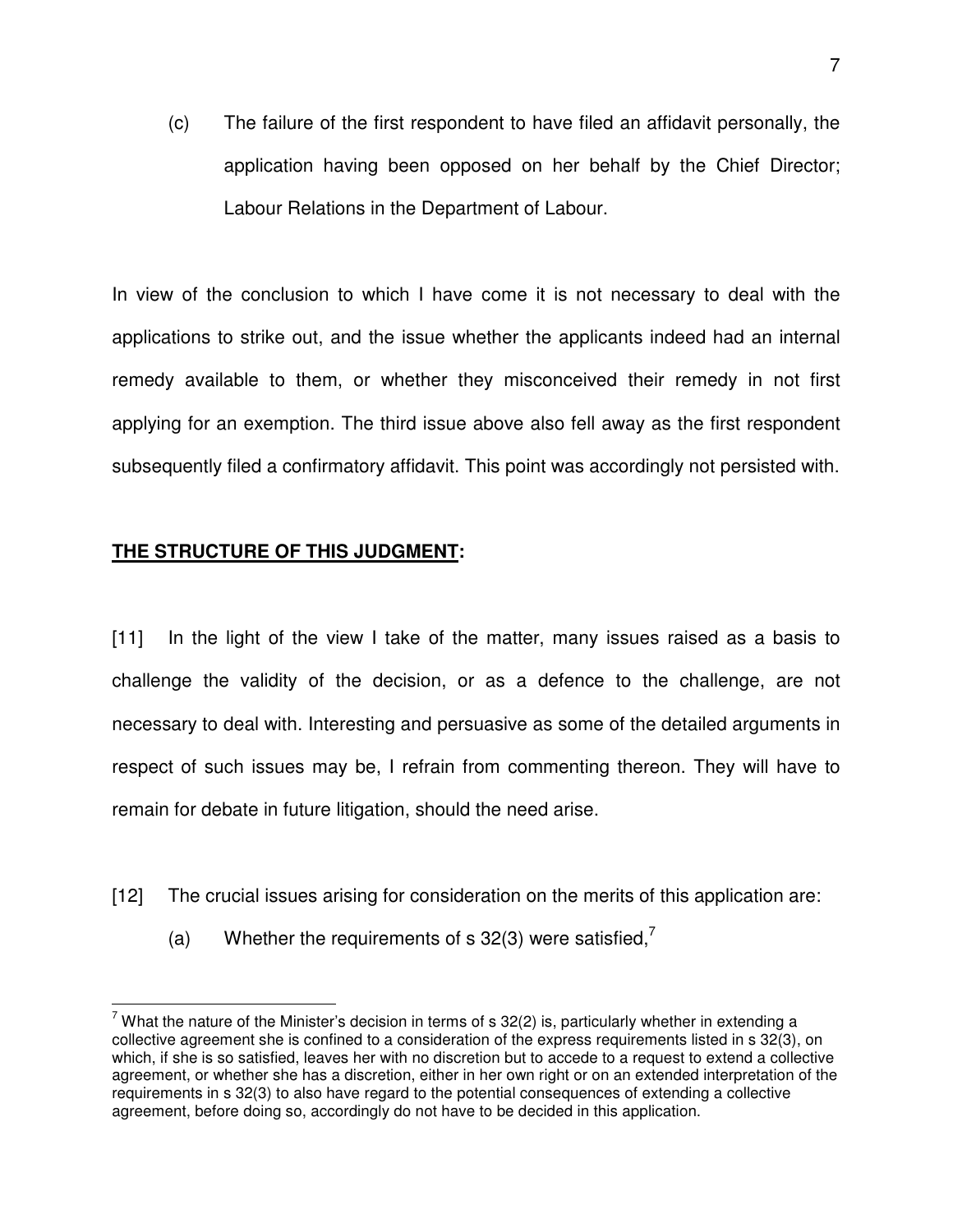- (b) If not, whether the decision is reviewable on the principle of legality, $8$
- (c) Whether this court has the jurisdiction to entertain such review.

[13] I have concluded that the first respondent's decision to extend the collective agreement falls to be reviewed in accordance with the principle of legality for noncompliance with s 32(3)(c) for the reasons which will appear below. In the light of that conclusion, this judgment will firstly deal with the jurisdiction of this court to entertain such a review and grant relief pursuant thereto based on the principle of legality; consider the nature of the first respondent's decision to extend a collective agreement; and consider the specific requirement of s 32(3)(c) and whether this requirement was complied with, specifically whether it was sufficient for the first respondent to have relied on a 'certificate of representivity issued pursuant to s  $49(4)$ .<sup>9</sup> In conclusion the appropriate relief to be granted will be discussed,  $10$  and finally costs.

 8 Whether properly construed the Minister's decision amounts to administrative action (in so far as the review might be based or is based on PAJA), and considering whether her decision was arrived at in a procedurally fair manner, will also not arise, if the failure to have been satisfied of the requirements in terms of s 32(3) are reviewable on the principle of legality.

 $9$  Many of these aspects are not separate and distinct enquiries and there will accordingly be some overlapping.

 $10$  Subsequent to the matter being argued an opportunity was granted to the parties to file further submissions on the appropriate relief to be granted. Submissions were filed by the first and second respondents and replied to by the applicants. Unfortunately this resulted in a slight delay in the handing down of this judgment.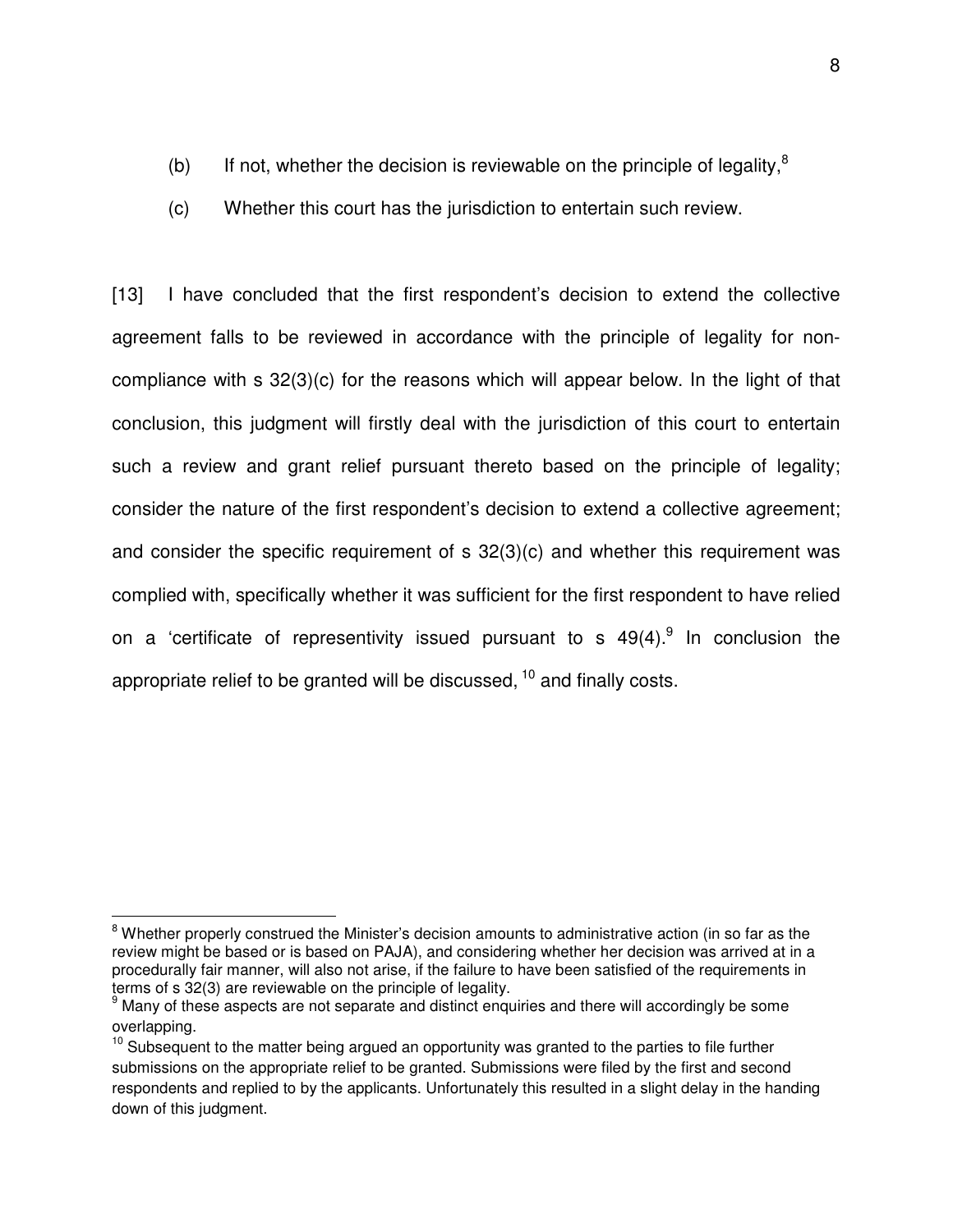### **JURISDICTION:**

 $\overline{a}$ 

[14] In the light of my conclusion, the specific enquiry here is whether a review of the decision of the first respondent in terms of s 32 to extend the collective agreement to non-parties on the grounds on non-compliance with the principle of legality, is an issue or relief falling exclusively within the jurisdiction of the labour court in terms of s 157, which if not, will mean that this court has such jurisdiction.

[15] In terms of section 1(c) of the Constitution, the Republic of South Africa is founded on the value *inter alia* of:

'Supremacy of the Constitution and the Rule of Law'.

That is the foundation for the legality principle.<sup>11</sup>

[16] It is common cause, alternatively not disputed, that:

- (a) The first respondent is an organ of state as contemplated in s 239 of the Constitution.
- (b) Extending the operation of a collective agreement clearly involves the exercise of a public power.

<sup>&</sup>lt;sup>11</sup> Affordable Medicines Trust and others v Minister of Health and others 2006 (3) SA 247 (CC) paras 48 -50, 74 - 78; *Democratic Alliance v Ethekwini Municipality* 2012 (2) SA 151 (SCA) paras 21 - 22; *Democratic Alliance and others v Acting National Director of Public Prosecutions and others* 2012 (3) SA 486 (SCA) paras 27 – 32; *Democratic Alliance v President of the Republic of South Africa and others* 2013 (1) SA 248 (CC) para 27, 34, 38 – 40 and 86-91; *Cape Bar Council v Judicial Service Commission and another* 2012 (4) BCLR 406 (CC) paras 47 – 60 and *Judicial Service Commission v Cape Bar Council* 2012 (11) BCLR 1239 (SCA) paras 21 - 22.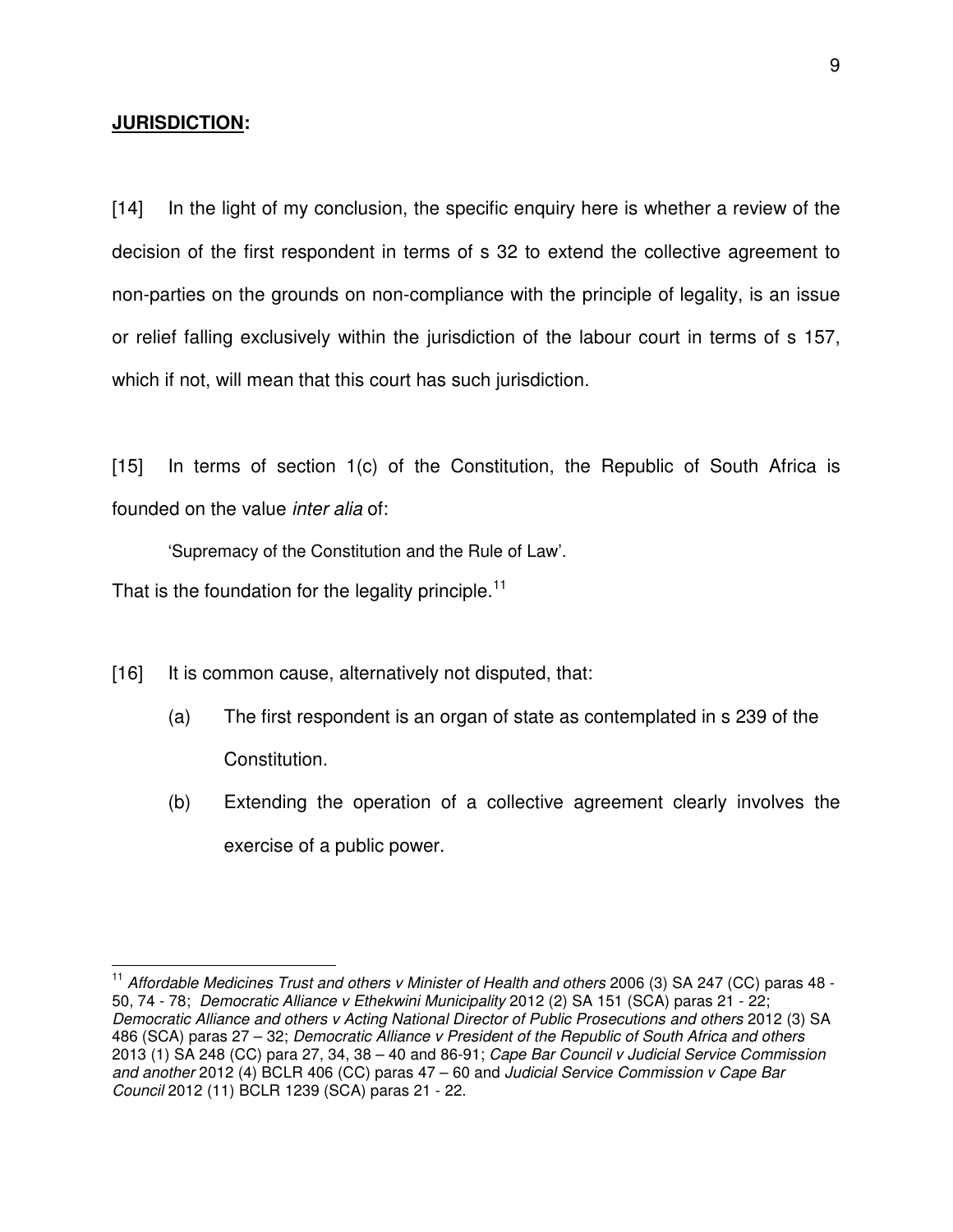- (c) Any review of such a public power by the first respondent in accordance with the principle of legality would constitute a 'constitutional matter'.
- [17] In terms of s 169 of the Constitution:

'A High Court may decide

- $(a)$  any constitutional matter except a matter that  $-$ 
	- (i) only the Constitutional Court may decide; or
	- (ii) is assigned by an Act of Parliament to another court of a similar status to a High Court;
- (b) any other matter not assigned to another court by an Act of Parliament'.

[18] As is apparent from section 169 of the Constitution, and held in *Fredricks v MEC for Education and Training, Eastern Cape*,<sup>12</sup> the exclusion of the high court's jurisdiction, by it being 'assigned by an Act of Parliament to another court of a similar status to a high court' or it being 'assigned to another court by an Act of Parliament', would have to be express, or at least necessarily implied. This is not lightly inferred.

[19] In *City of Tshwane Metropolitan Municipality v Engineering Council of SA and Another*<sup>13</sup> it was held:

'There was a strong body of authority prior to the Constitution that held that the jurisdiction of the then Supreme Court was not lightly excluded [*Paper, Printing, Wood and Allied Workers' Union v Pienaar NO and Others* 1993 (4) SA 621 (A) at 635A – C].

 $\overline{1}$ <sup>12</sup> 2002 (2) SA 693 (CC) para 35.

<sup>13</sup> 2010 (2) SA 333 (SCA) para 37.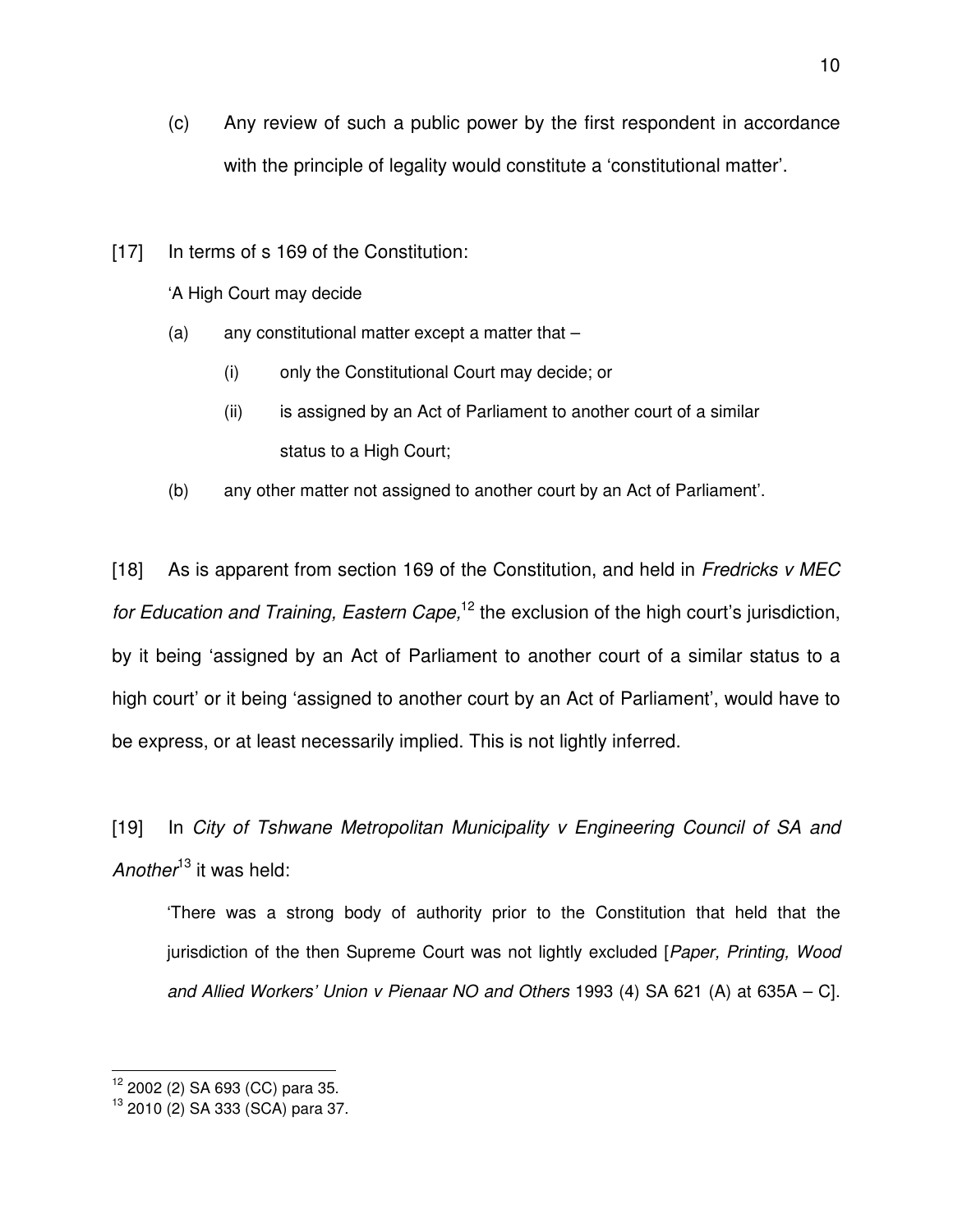That is now reinforced by the Constitution, which provides in s 169(b) that the High Court may decide any matter not assigned to another court by an Act of Parliament'.

[20] The respondents however contend that the jurisdiction of the High Court to entertain a review of the first respondent's decision to extend a collective agreement to non-parties, has been 'assigned' to the Labour Court exclusively. For this contention, reliance was placed only on the provisions of the LRA,<sup>14</sup> as the 'Act of Parliament' which has allegedly assigned that matter i.e. a review on the grounds of legality, to the Labour Court.

 $[21]$  S 157<sup>15</sup> provides:

l

'Jurisdiction of Labour Court -

- (1) Subject to the Constitution and section 173, and except where *this Act* provides otherwise, the Labour Court has exclusive jurisdiction in respect of all matters that elsewhere in terms of *this Act* or in terms of any other law are to be determined by the Labour Court.
- (2) The Labour Court has concurrent jurisdiction with the High Court in respect of any alleged or threatened violation of any fundamental right entrenched in Chapter 2 of the Constitution of the Republic of South Africa, 1996, and arising from –
	- (a) employment and from labour relations;
	- (b) any *dispute* over the constitutionality of any executive or administrative act or conduct, or any threatened executive or

<sup>&</sup>lt;sup>14</sup> No other 'Act of Parliament' was relied upon for the submission that the High Court lacks jurisdiction. <sup>15</sup> As indicated earlier, all references to section numbers are to sections of the LRA, unless otherwise indicated expressly.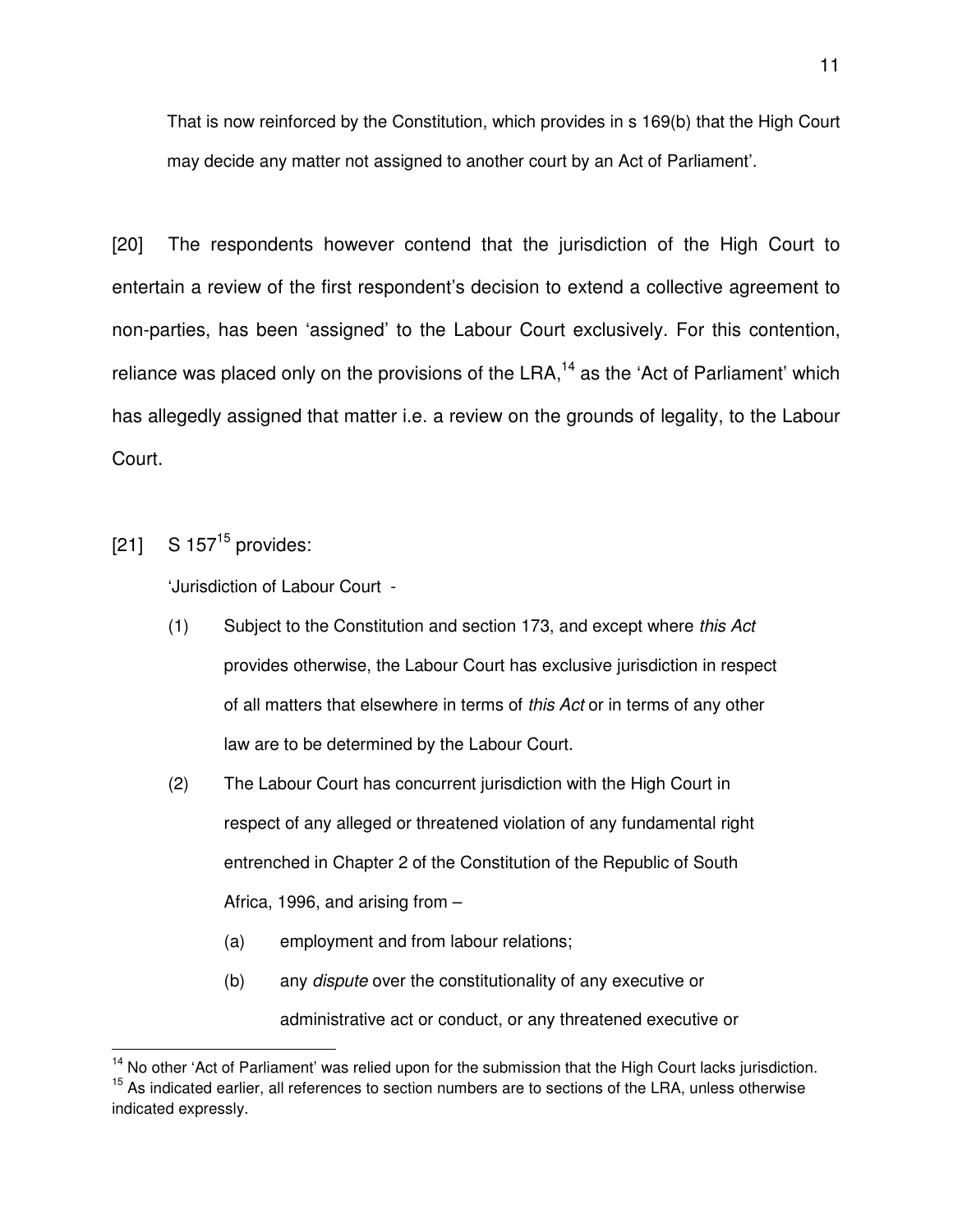administrative act or conduct, by the State in its capacity as an employer; and,

- (c) the application of any law for the administration of which the *Minister* is responsible.'
- [22] Section 158 provides:

'Powers of Labour Court –

- (1) The Labour Court may
	- (a) make any appropriate order, including
		- (i) the grant of urgent interim relief;
		- (ii) an interdict;
		- (iii) an order directing the performance of any particular Act which order, when implemented, will remedy a wrong and give effect to the primary objects of *this Act*;
		- (iv) a declaratory order;
		- (v) an award of compensation in any circumstances contemplated in *this Act* ;
		- (vi) an award of damages in any circumstances contemplated in *this Act;* and
		- (vii) an order for costs;
	- (b) order compliance with any provision of *this Act*;
	- (c) make any arbitration award or any settlement agreement an order of the Court;
	- (d) request the Commission to conduct an investigation to assist the Court and to submit a report to the Court;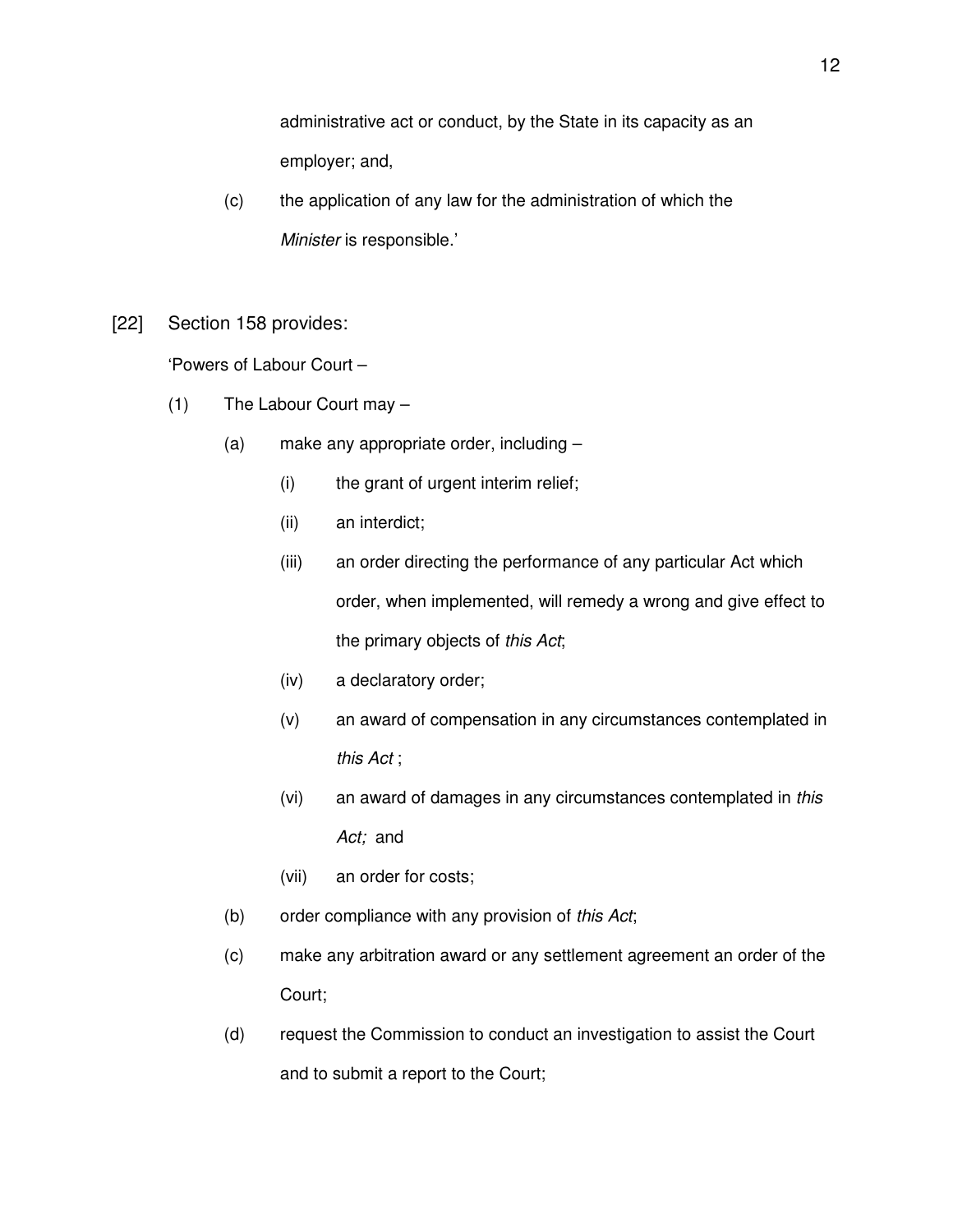- (e) determine a *dispute* between a registered *trade union* or registered *employers' organisation* and any one of the members or applicants for membership thereof, about any alleged non-compliance with –
	- (i) the constitution of that *trade union* or *employers' organisation* (as the case may be); or
	- (ii) section  $26(5)(b)$ ;
- (f) subject to the provisions of *this Act*, condone the late filing of any document with, or the late referral of any *dispute* to, the Court;
- (g) subject to section 145, review the performance or purported performance of any function provided for in *this Act* on any grounds that are permissible in law;
- (h) review any decision taken or any act performed by the State in its capacity as employer, on such grounds as are permissible in law;
- (i) hear and determine any appeal in terms of section 35 of the Occupational Health and Safety Act, 1993 (Act No. 85 of 1993); and,
- (j) deal with all matters necessary or incidental to performing its functions in terms of *this Act* or any other law.'

[23] Exclusive jurisdiction is conferred on the Labour Court in terms of s 157, subject to the Constitution and s  $173<sup>16</sup>$  only where any other law<sup>17</sup> or *'this Act'* (the LRA) provides that it is a matter 'to be determined by the Labour Court'.

[24] Both the Supreme Court of Appeal in *Fedlife Insurance Limited v Wolfaardt*<sup>18</sup> and the Constitutional Court in *Fredericks and Others v MEC for Education and Training,* 

 $\overline{a}$ 

 $16$  S 173 deals with the jurisdiction of the Labour Appeal Court.

<sup>17</sup> *In casu* no other law is relied upon.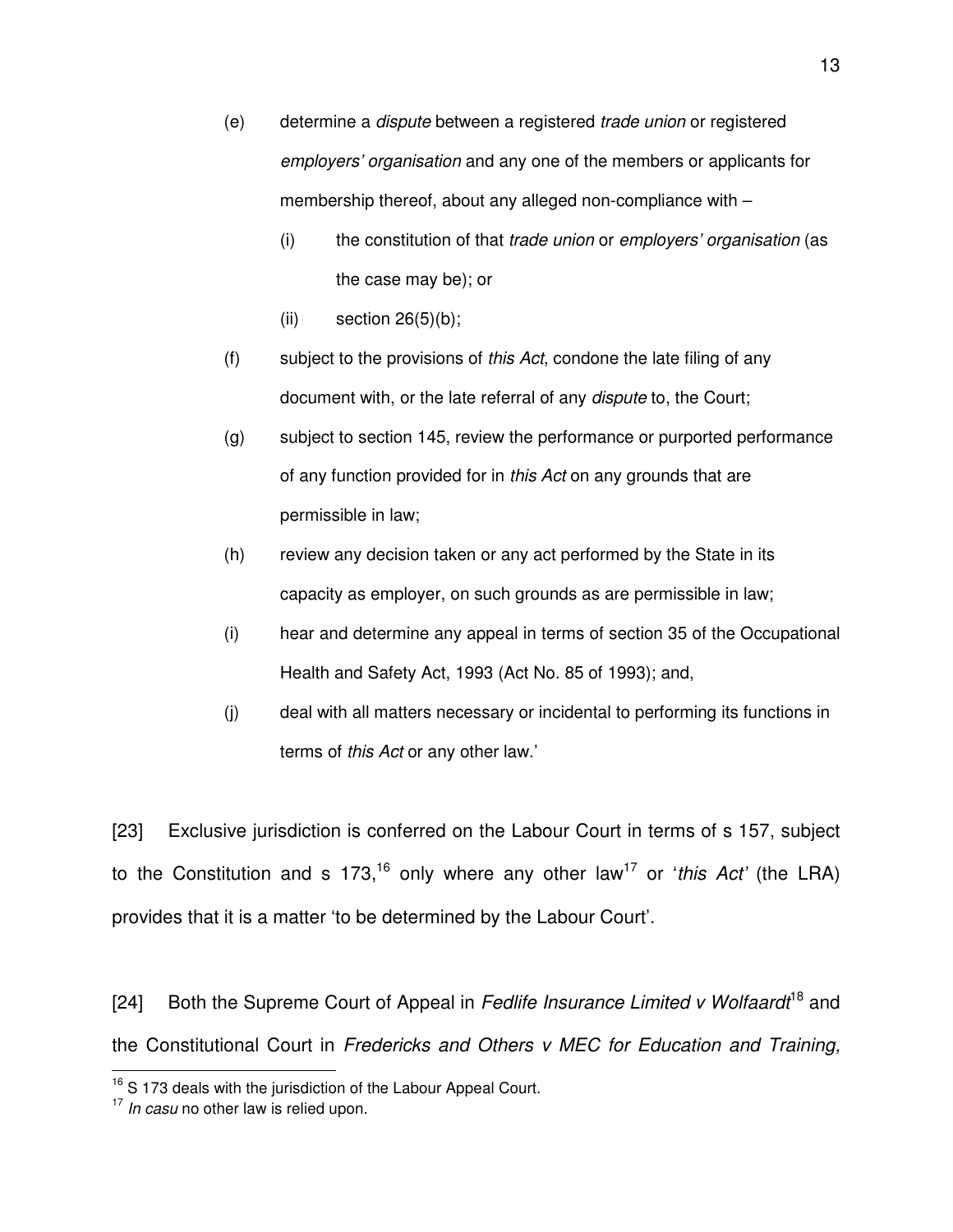*Eastern Cape and Others*<sup>19</sup> have held that s 157(1) does not purport to confer exclusive jurisdiction upon the Labour Court generally in respect of employment – related matters.

[25] The respondents primarily rely on s 158(1)(g) as being the provision in '*this Act*' in terms whereof a review of any function provided for in the *Act* on any grounds permissible in law, 'is to be determined by the Labour Court' exclusively as contemplated by s 157(1).

[26] The express requirement in s 157 that the subject matter of the dispute must be one of a range of 'matters' which 'is ... to be determined<sup>'20</sup> by the Labour Court', must be contrasted to powers conferred on the Labour Court and which it 'may'<sup>21</sup> exercise when it decides any dispute.<sup>22</sup> S 158(1)(g) does not provide expressly that such a review 'is' a 'matter' which 'is … to be determined by the Labour Court', but merely that it is a matter that 'the Labour Court may' review.

[27] As the provisions of the LRA do not expressly, or by necessary implication, provide that such a review is to be determined by the Labour Court, the jurisdiction of the High Court to determine such reviews is not ousted and jurisdiction of the Labour Court therefore not exclusive.

 $\overline{1}$ 

<sup>&</sup>lt;sup>18</sup> 2002 (1) SA 49 (SCA) para 25.

 $19$  2002 (2) SA 693 (CC) paras 38 – 40.

<sup>&</sup>lt;sup>20</sup> My emphasis.

 $21$  My emphasis.

 $22$  As provided in s 158.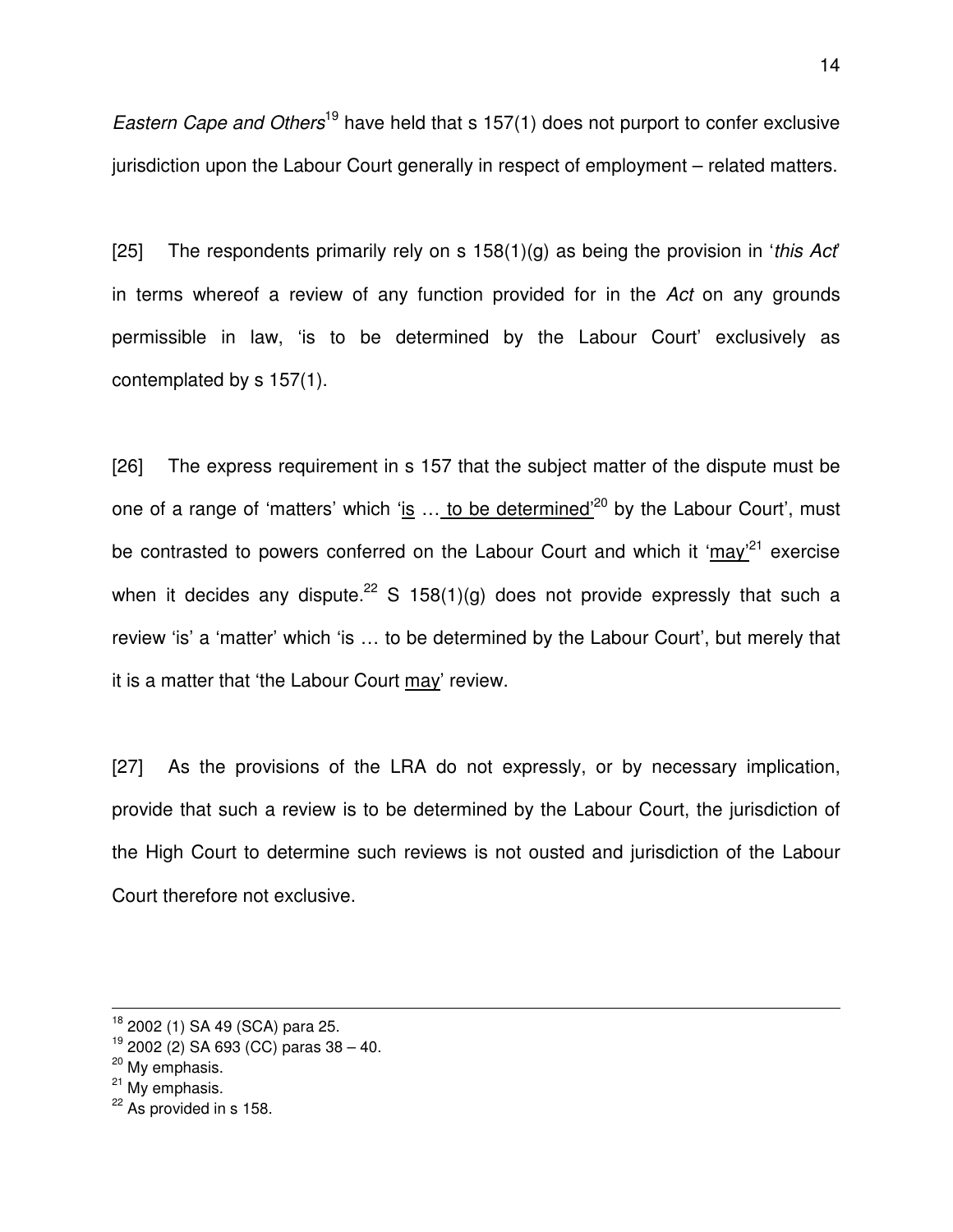[28] The interpretation of the provisions of s  $158(1)(e)$  do not arise in this application, except to the limited extent that it might affect the proper interpretation to be given to s 158(1)(g). S 158(1)(e), in referring to 'determine a dispute', might be closer to complying with the requirement of s 157(1) conferring exclusive jurisdiction on the Labour Court in respect of matters that 'are to be determined by the Labour Court', as contended for by the respondents. Nevertheless, I am not persuaded that it does. The correct interpretation of s 158(1) is simply that it confers enabling powers on the Labour Court. S158 does not provide for matters of substantive jurisdiction. $^{23}$ 

[29] What s  $158(1)(g)$  does is to provide and place it beyond any doubt that where the Labour Court has jurisdiction in a particular matter, whether exclusive or in a situation of concurrent jurisdiction with the High Court, $24$  and the subject matter of such dispute entails a review and relief consequent upon a review, that the Labour Court will have the power to review the performance or purported performance of any such function.

 $[30]$  S 158(1)(g) confers on the Labour Court the power that it 'may ... review' the performance of any function, similar to the balance of the provisions in s 158(1)

 $\overline{\phantom{a}}$ 

 $^{23}$  Even if I was wrong in that interpretation, the wording of ss 158(1)(e) is still far removed from the provisions of ss 158 (1)(g).

 $24$  As contemplated in s 157(2) relating to the violation of a fundamental right entrenched in chapter 2 of the Constitution. In *Gcaba v Minister for Safely and Security and Others* 2010 (1) SA 238 (CC), the Constitutional Court held that s 157(2) should not be understood to extend the jurisdiction of the High Court to determine issues which (as contemplated by s 157(1)) have been expressly conferred upon the Labour Court by the LRA. Rather, it should be interpreted to mean that the Labour Court will be able to determine Constitutional issues which arise before it, in the specific jurisdictional areas which have been created for it by the LRA and which are covered by  $s$  157(2)(a)(b) and (c)'. Any reliance on the decision in Gcaba v Minister for Safety and Security and Others or Chirwa v Transnet Limited and Others 2008 (4) SA 367 (CC) as decisive of the issue of jurisdiction, seems in my view misplaced in the context of the present matter. Both involved conduct held not to constitute administrative action, dealt with entirely different matters, namely non promotion and dismissal in an employee relationship, and were in respect of different labour issues to the issue of legality before this court.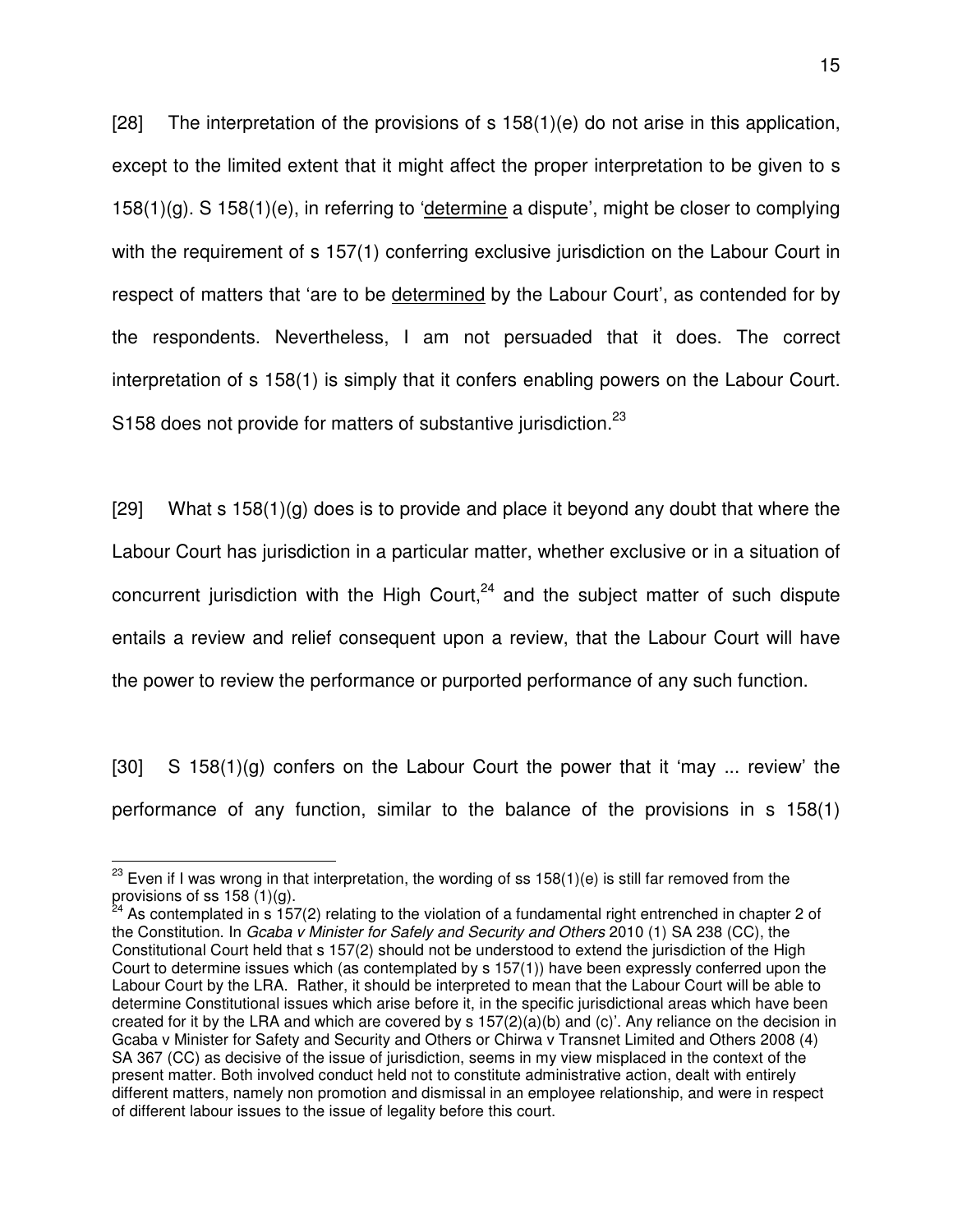conferring on the Labour Court the power, if warranted, that it may make any appropriate order,<sup>25</sup> including the grant of urgent interim relief,<sup>26</sup> an interdict,<sup>27</sup> an order directing the performance of any particular  $act.^{28}$  a declaratory order,  $29$  an award of compensation in circumstances contemplated in the  $LRA$ , $30$  an award of damages in any circumstances contemplated in the LRA, $31$  an order for costs,  $32$  etc. all as contemplated in s 158(1).

[31] If the respondent's interpretation of s  $158(1)(q)$  that the granting of the permissive power to review contained in s 158(1)(g) constitutes a direction that any matter involving a review 'is to be determined' by the Labour Court, whether express or by necessary implication, as contemplated in s 157(1), thus conferring exclusive jurisdiction on the Labour Court, then by parity of reasoning, any dispute in respect of which 'any appropriate order<sup>33</sup> may be granted would also confer exclusive jurisdiction on the Labour Court. That would entail exclusive jurisdiction being conferred on the Labour Court in probably almost all matters that could conceivably come before it with reference to the kind of relief that may be granted, rather than with reference to the cause of action relied upon. An exception to the express provisions of section 169 of the Constitution should not be inferred that readily and can certainly not be implied by any considerations of necessity.

 $\overline{\phantom{a}}$ 

 $29$  S 158(1)(a)(iv).

 $^{25}$  S 158(1)(a).

 $^{26}$  S 158(1)(a)(i).

 $27$  S 158(1)(a)(ii).

 $28$  S 158(1)(a)(iii).

 $30$  S 158(1)(a)(v).

 $31$  S 158(1)(a)(vi).

 $32$  S 158(1)(a)(vii).

<sup>&</sup>lt;sup>33</sup> Whether it is one of the specific stated forms of relief in s  $158(1)(a)(i) - (vii)$  or elsewhere in s  $158(1)$ .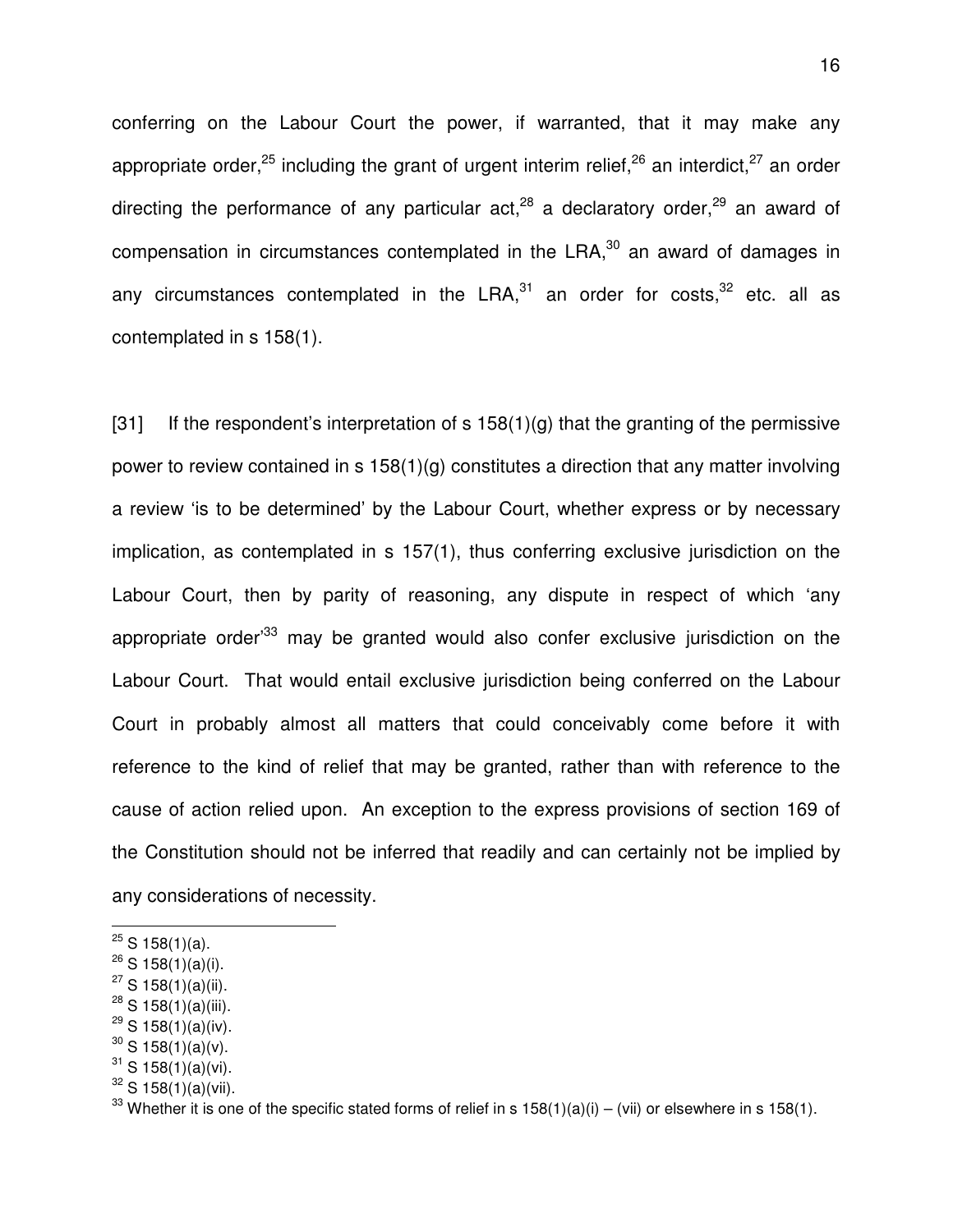[32] The proper construction of s  $158(1)(g)$  is that if the Labour Court has jurisdiction in respect of the subject matter of the litigation (specifically relating to any function provided for in the LRA as contemplated in s  $158(1)(g)$ , that it will then have the power to grant the remedy of review in respect of such subject matter. Thus, the review of a decision of the Minister of Labour to extend a collective agreement of the Metal and Engineering Industries Bargaining Council to non-members to that agreement, would clearly be a matter falling within the jurisdiction of the Labour Court as it is expressly provided with the power to 'review the performance ... of any function [in terms of s 32] provided for in *this Act'* as happened in the *Neasa* judgment.<sup>34</sup> But this does not mean that the Labour Court has exclusive jurisdiction to entertain such a review.

[33] The provisions of s 158(1)(g) granting permissive powers to the Labour Court are a far cry from the kind of specific provisions directing that certain disputes are to be 'determined by the Labour Court', provided for in the LRA for example in relation to disputes about unfair dismissals and unfair labour practices.<sup>35</sup>

[34] The third respondent also relied on the provisions of s 63(1) and (4) for its contention that this court lacks jurisdiction to entertain the present application.

 $\overline{\phantom{a}}$ 

<sup>&</sup>lt;sup>34</sup> This is exactly what happened in *National Employers Association of S A and Others v Minister of Labour and Others* Case No. JR 3062/2011 (unreported), delivered 20 December 2012 Labour Court (Johannesburg) – hereinafter referred to as the '*Neasa* judgment' – although the issue of jurisdiction did not arise in that application.

 $35$  S 191(6).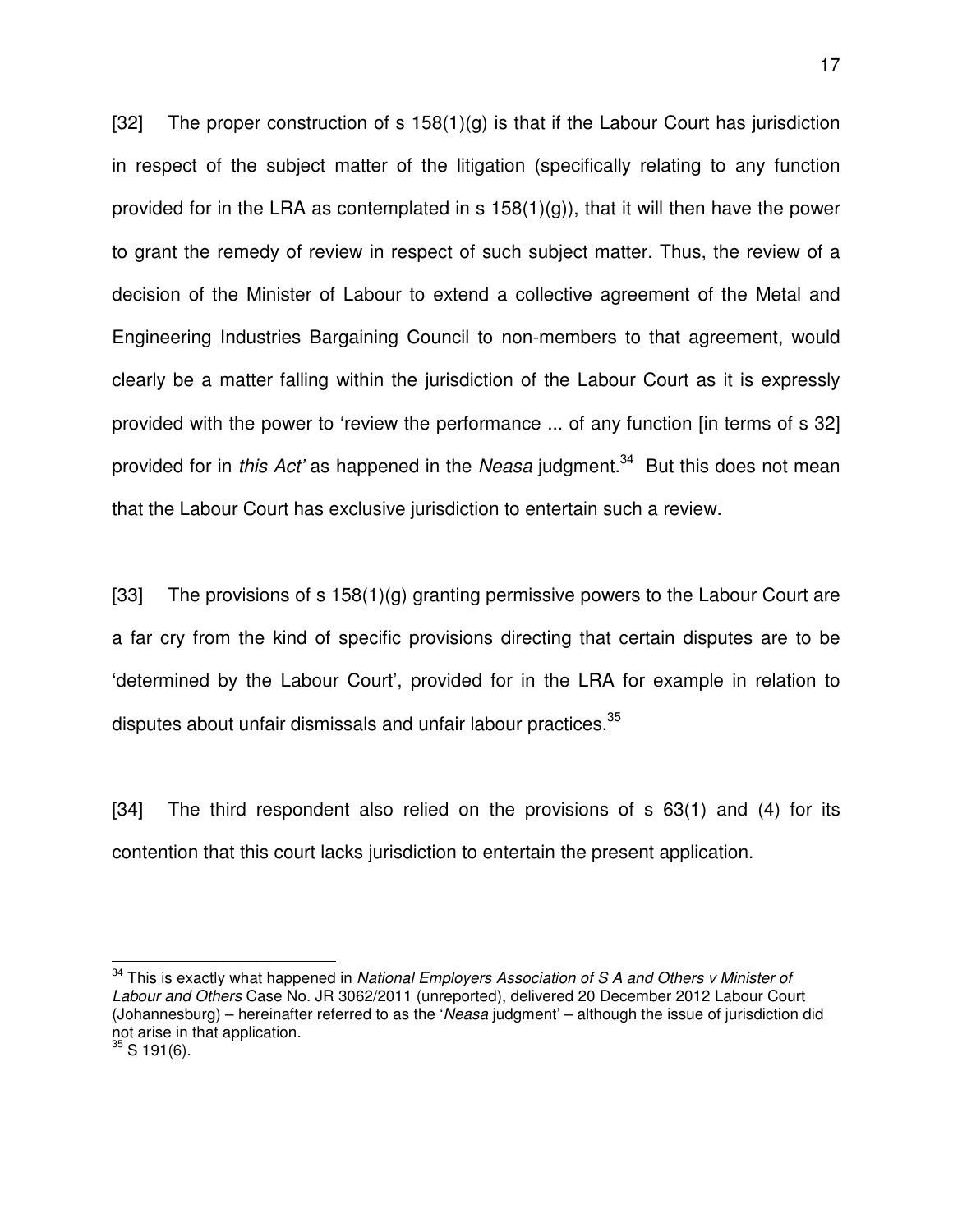- [35] S 63 of the LRA provides:
	- '(1) Any party to a *dispute* about the interpretation or application of Parts A and C to F of this Chapter [s 32 falls in part C of the Chapter], may refer the *dispute* in writing to the Commission unless-
		- (a) the *dispute* has arisen in the course of arbitration proceedings or proceedings in the Labour Court; or
		- (b) the *dispute* is otherwise to be dealt with in terms of Parts A and C to F;
	- (2) The party who refers the *dispute* to the Commission must satisfy it that a copy of the referral has been *served* on all the other parties to the *dispute*.
	- (3) The Commission must attempt to resolve the *dispute* through conciliation.
	- (4) If the *dispute* remains unresolved, any party to the *dispute* may refer to the Labour Court for adjudication'.

S 63 forms part of Part F under the heading 'General provisions concerning councils' i.e. bargaining councils.

[36] Again, s 63 employs the permissive term 'may'. It does not provide that any such 'dispute', assuming it to include a decision of the first respondent to extend the Collective Agreement to non-parties, is a 'matter to be determined by the Labour Court'. Any such dispute may be referred by any party thereto to the Commission. It is only '(i)f' the dispute remains unresolved…(that) …any party to the dispute may refer it to the Labour Court for adjudication'.<sup>36</sup> The circumstance contemplated by  $s$  63 is therefore a dispute which could<sup>37</sup> be determined by the Commission and which only if the

 $\overline{\phantom{a}}$ <sup>36</sup> My underlining.

 $37$  Note the reference to 'may' in s 63(1).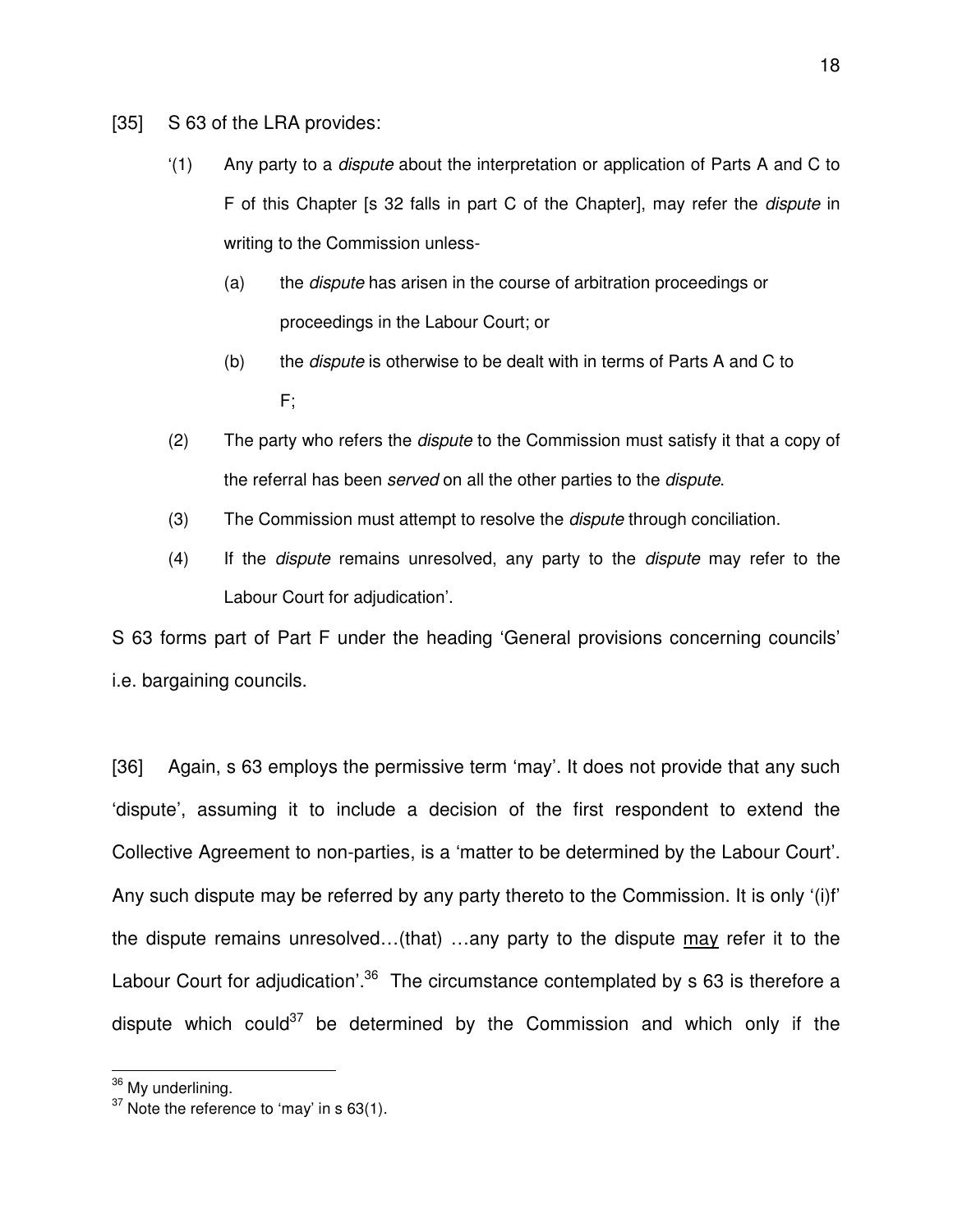Commission cannot resolve it then 'may'<sup>38</sup> be referred to the Labour Court for adjudication.<sup>39</sup> The present review does not entail such a 'dispute'.

[37] In view of my aforesaid conclusion, it is unnecessary to consider the exact parameters of s 157(2) and whether it includes reviews based on PAJA, or whether it is confined to any alleged infringement of s 33 of the Constitution, but not infringements of PAJA.

[38] In my judgment this court has jurisdiction, concurrent with the Labour Court, to entertain a review of the first respondent's decision based on the principle of legality.

## **THE NATURE OF THE FIRST RESPONDENT'S DECISION:**

[39] S 23(5) of the Constitution provides:

 'Every trade union, employer's organisation and employer has the right to engage in collective bargaining. National legislation may be enacted to regulate collective bargaining. To the extent that the legislation may limit a right in this Chapter, the limitation must comply with section 36(1)'.

[40] One of the primary aims of the LRA, contained in its preamble and s 1, is 'to promote and facilitate collective bargaining at work place and at sectoral level'. The key bargaining institution under the LRA is the bargaining council, *in casu* the second

 $\overline{\phantom{a}}$ 

 $38$  As opposed to 'are to be determined by the Labour Court' in s 157(1).

 $39$  S 63(4) refers to 'adjudication' rather than 'determine' or 'determined' in s 157(1).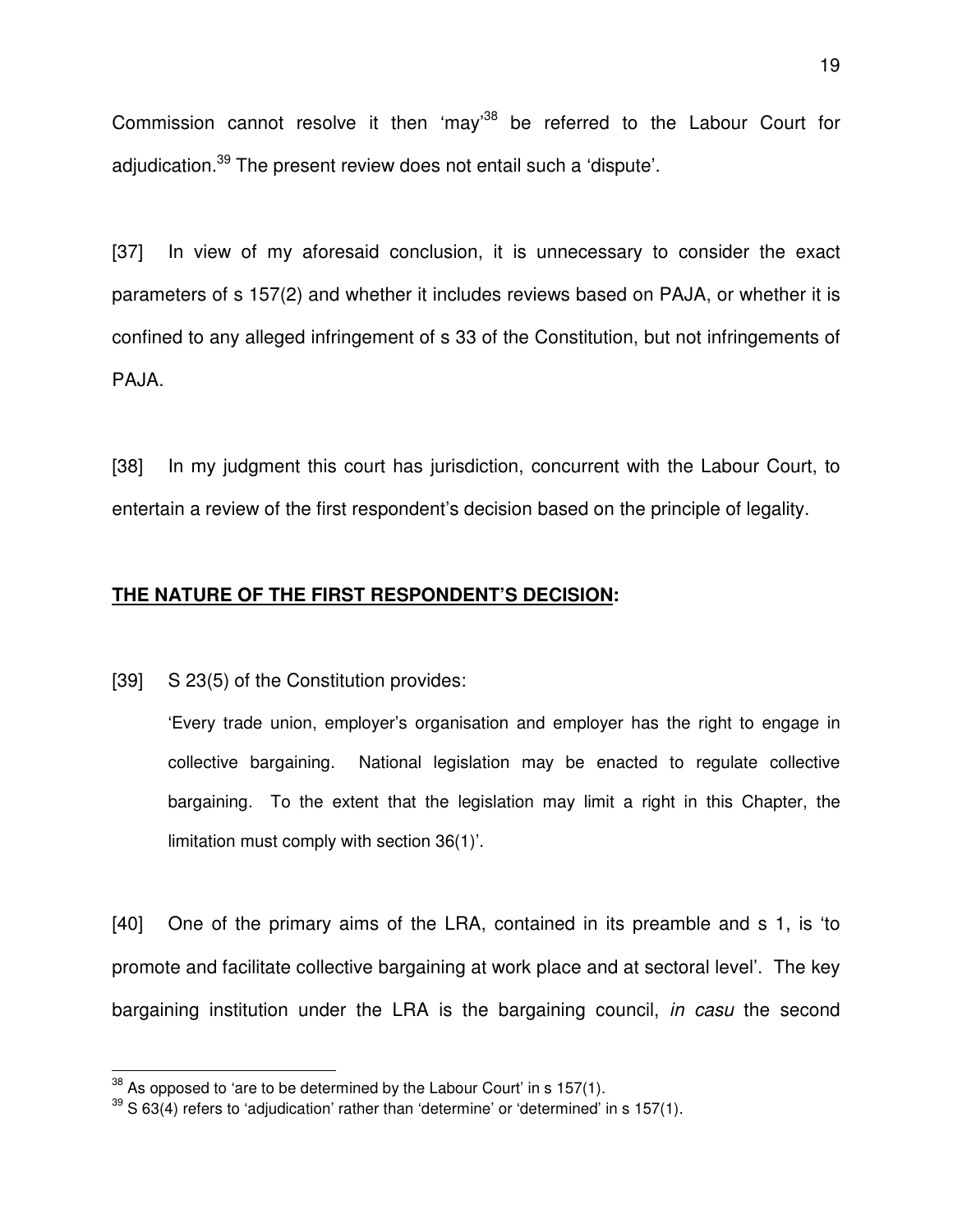respondent, membership of which is voluntarily. Negotiating and concluding a collective agreement is an inherent part of that process.

[41] S 23(1) of the LRA specifically provides that the legal effect of such a collective agreement is that it binds:

- '(a) the parties to the *collective agreement*;
- (b) each party to the *collective agreement* and the members of every other party to the *collective agreement*, insofar as the provisions are applicable between them'.

[42] Authors like Godfrey, Maree, Du Toit and Theron: *Collective Barging in SA*<sup>40</sup> and Du Toit *et al Labour Relations Law: A Comprehensive Guide*<sup>41</sup> state that the power of the first respondent to extend collective agreements of bargaining councils to nonmembers within a bargaining council's registered scope, $42$  is of critical importance in ensuring the continued existence of the bargaining council system.

[43] Accordingly, the respondents contend that the first respondent's power to extend a collective agreement is narrowly circumscribed: If the first respondent is satisfied that ss (a) to (g) of s 32(3) have been complied with, she, in the wording of ss (2) 'must extend the c*ollective agreement*, as requested, by publishing a notice in the Government Gazette ...<sup>43</sup> Particular situations of hardship of manufacturers in the

 $\overline{a}$  $40$  (2010) 23 and 93.

<sup>41</sup> 5ed (2007) 284.

 $42$  S 32(3)(d).

<sup>&</sup>lt;sup>43</sup> My underlining.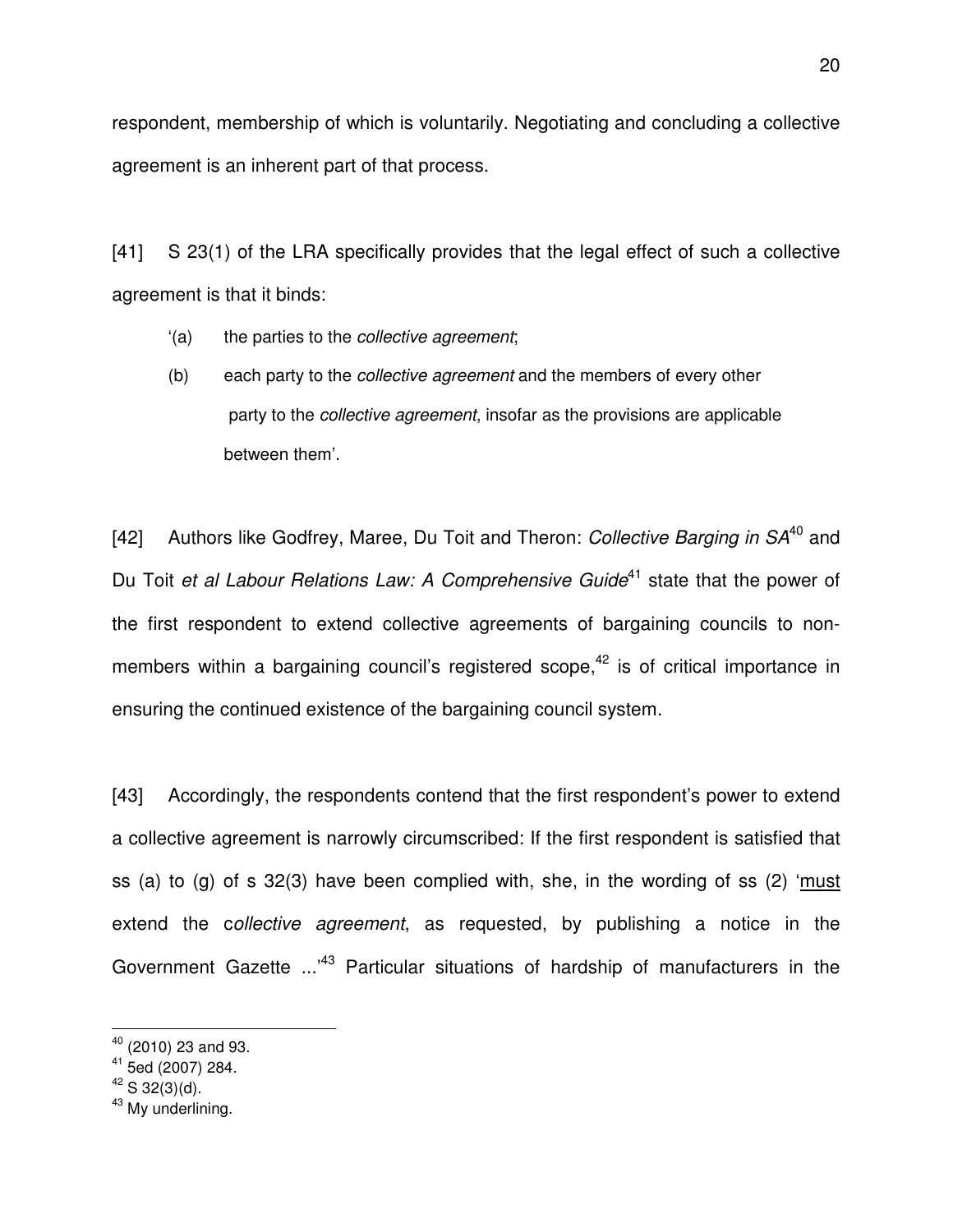industry to whom the collective agreement is extended need to be addressed through the exemption system provided for in any such collective agreement.<sup>44</sup> The LRA places primacy on collective bargaining and industry–wide centralised self-determination, thus leaving it to the industry parties to determine inter alia the rate at which wages are set.

[44] The structure of the collective bargaining process as contained in the LRA clearly is aimed at providing controls against significant adverse effects on economic welfare including employment, while at the same time establishing minimum standards of employment through a system of self-administration. The controls in achieving this include *inter alia*:

- (a) The requirement of majority or sufficient representation;
- (b) The fact that negotiating parties themselves will set the terms of their agreement including wages and that where unduly onerous, provision is made for exemption.

[45] With those brief introductory comments, it requires to be noted that two mechanisms are created in terms of s 32 by which collective agreements concluded in bargaining councils may be extended by the first respondent to non-parties, namely that pursuant to s 32(2) and that pursuant to s 32(5). The requirements in terms of s 32(2) are mandatory, having regard to the use of the imperative term 'must', whereas the procedure provided for in terms of s 32(5) is discretionary, having regard to the wording that '*the Minister* may extend a C*ollective Agreement'* apparently regardless of the representativeness requirement in ss 3(b) and (c), provided she is satisfied in respect of

 $\overline{a}$ 

 $44$  As required by s 32(3)(e) and also (f).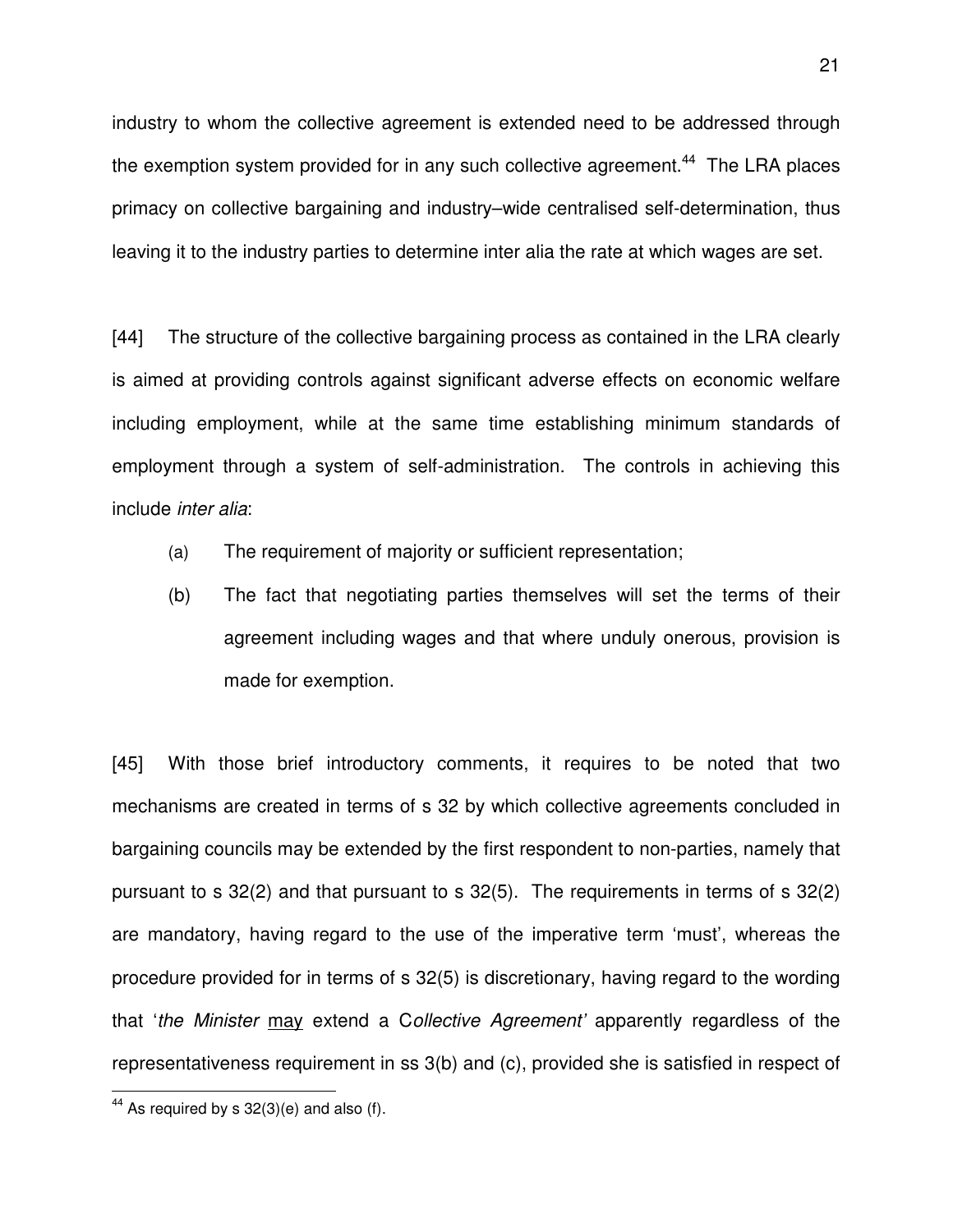the requirements in s 32(5)(a) and (b). Since the first respondent did not rely on s 32(5) when she decided to extend the collective agreement in the present matter, it is not necessary to consider the nature and extent of the threshold requirements in regard to that procedure any further in this judgment.

[46] There is no dispute between the parties that the first respondent must be satisfied in regard to the threshold requirements specified in s 32(3)(a) to (g) before she 'must' extend a collective agreement in accordance with any request for its extension.

[47] The applicants however contend that when deciding whether to extend a collective agreement to non-parties in terms of s 32(2) the first respondent is obliged to consider the impact of such extension particularly the potential job losses in the sector concerned. It is not disputed by the respondents that the first respondent did not take any such consequence of her decision into account in extending the collective agreement to non-parties. In view of the conclusion to which I have come it is not necessary to decide this issue either.<sup>45</sup>

[48] In my view the first respondent enjoys no discretion in terms of s 32 once 'satisfied' as to the threshold requirements in s 32(3)(a) to (g). S 32(2) requires that

-

<sup>&</sup>lt;sup>45</sup> It is by no means clear that the possibility of potential job losses is a relevant consideration necessarily implied in s 32, within s  $32(3)(e) - (g)$  as the Applicant's contend, or elsewhere. S  $32(3)(e)$  and (f) in fact provide for an exemptions body to consider claims by non-parties if they are unable to comply with the collective agreement extended to apply to them, which would appear superfluous if that was a matter which the Minister herself was required to consider, albeit in general terms as opposed to the exemption process applicable on an individual basis.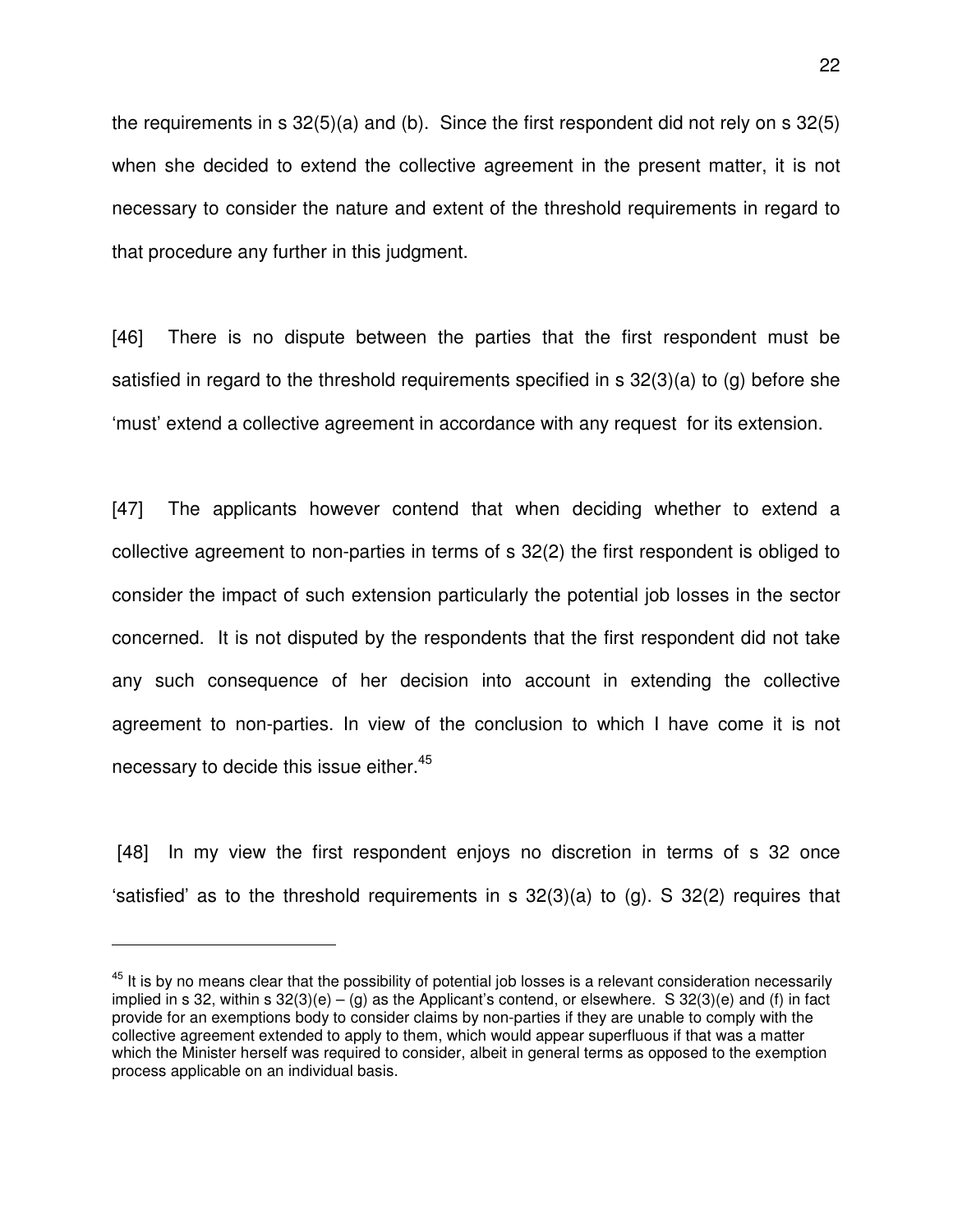within 60 days of receiving a request from Bargaining Council, the Minister 'must' extend the agreement by publishing it in the Government Gazette. This is a peremptory requirement and the extension of the collective agreement must follow once the Minister is satisfied in regard to the requirements in s 32(3); but once so satisfied she has no discretion not to extend the agreement.

[49] This circumscription of the first respondent's power and obligation in terms of s 32 appears to suggest a deliberate policy choice and a deviation from the practice which previously prevailed where the first respondent had a discretion. In terms of s 48 of the Labour Relations Act No. 28 of 1956, the first respondent had a wide discretion as to whether or not to extend a collective agreement to non-parties. S 49 of that Act provided that:

'... the Minister may, if he deems it expedient to do so, at the request of a counsel ... extend their agreement to non-parties in the particular industry concerned'.<sup>46</sup>

[50] This interpretation is also consistent with that in the *Neasa* decision<sup>47</sup> where it was held that:

'The use of the word "must" in s 32(2) makes it plain that unless any of the provisions of s 32(3) precludes the extension of an agreement that otherwise complies with the provisions of s 32(1), the minister has no discretion but to extend the collective

l

<sup>46</sup> My emphasis. Following the decision in *Minister of Health v New Clicks SA (Pty) Ltd and Others* 2006 (2) SA 311 (CC) at para [199] to [201] it is permissible to have regard to the explanatory memorandum which accompanied the LRA to ascertain the 'mischief' that a statutory provision was aimed at where that would be relevant to its interpretation. The explanatory memorandum which accompanied the LRA specifically identified the discretion afforded to the Minister by the previous LRA as one of the problems with a pre-existing system which the new LRA sought to address. This mischief was clearly addressed in the current LRA by the removal of any discretion on the part of the First Respondent.  $47$  Para 11.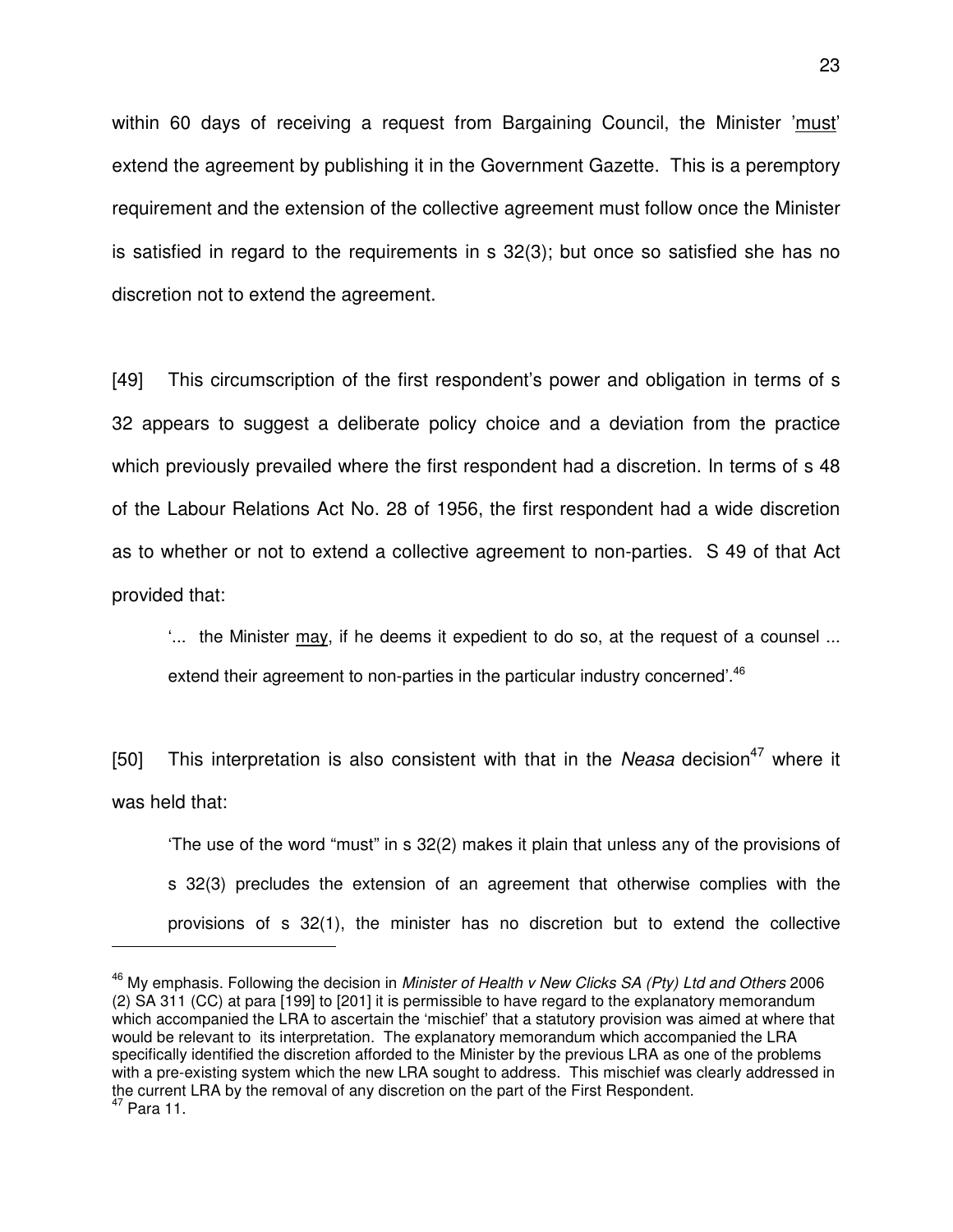agreement to non-parties within the time period and in the manner provided for in s  $32(2)$ '.

[51] S 32(3) sets out the 'jurisdictional facts' which must exist if a collective agreement is to be extended lawfully to non-parties. On any party's approach to the application the express requirement in s 32(3)(a) to (d) were required to be complied with as jurisdictional prerequisites. What the threshold requirements in s 32(3) entail, are questions of statutory interpretation.

 [52] In my view s 32(3)(c) was not complied with, which renders a determination of whether any further additional requirements or considerations relating to potential job losses were to be implied unnecessary to decide.

#### **THE REQUIREMENTS OF S 32(3)(c):**

#### [53] In the *Neasa* decision Van Niekerk J held:

Accordingly, for the purposes of s 32(3)(b) and (c), before deciding to agree a valid request from a Bargaining Council to extend a Collective Agreement to non-parties, the Minister must determine the scope of the agreement that is sought to be extended, and for the purposes of compliance with the majority threshold requirements, thereafter be satisfied of two things. The first is that the majority of those employees who fall within the scope of the agreement are members of trade unions that are parties to the council. The second is that the majority of employees who will fall within the scope of the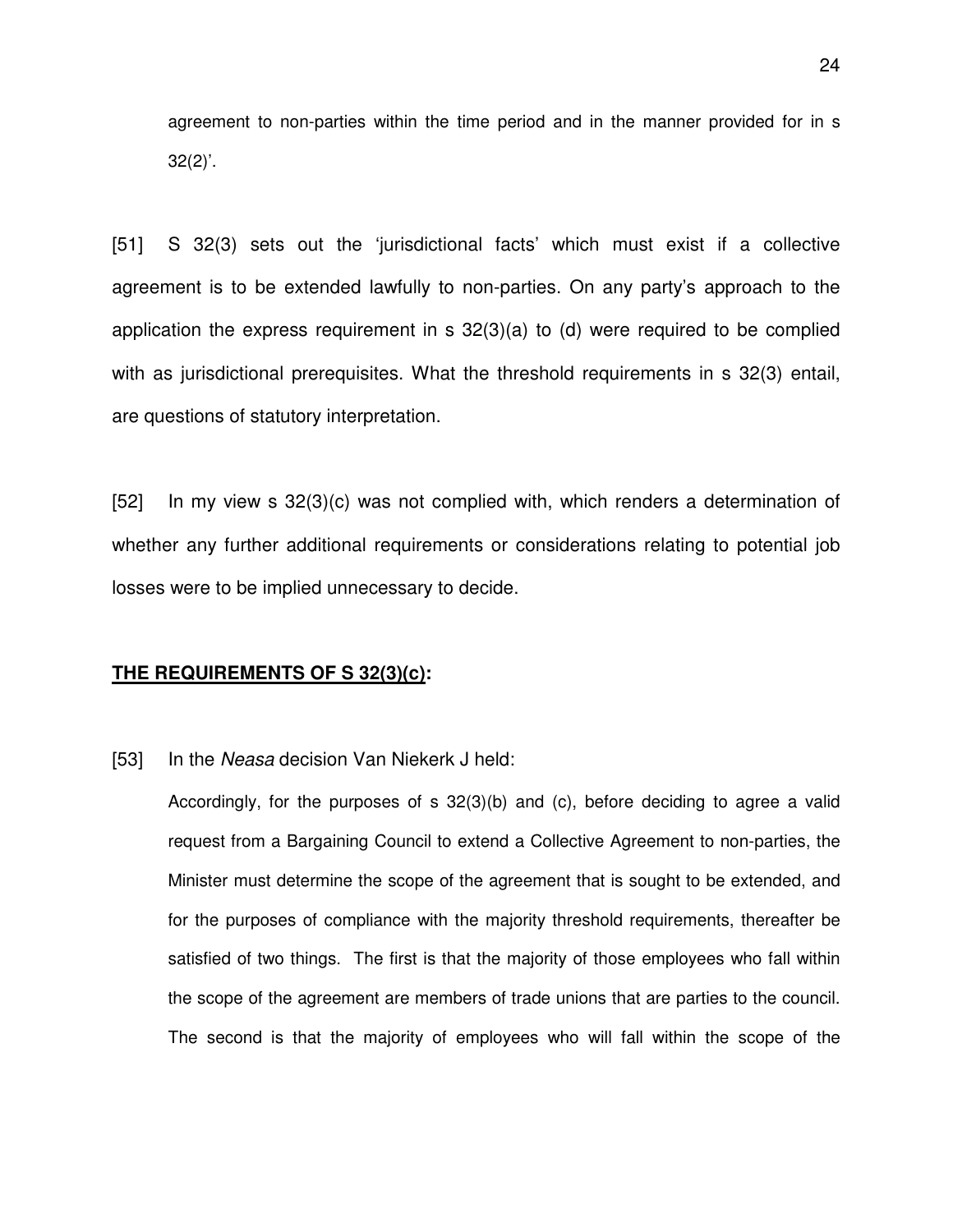agreement are employed by employers who are members of employer's organisations that are parties to the council'.

[54] As to what is required and meant by the first respondent being 'satisfied' the following is relevant:

(a) Professor Hoexter in *Administrative Law in SA*<sup>48</sup> states:

'Since the decision in *Hurley* the courts have treated "reason to believe" and similar clauses objectively, and this is evident in the recent case law. But what about clauses that are more obviously subjective, such as "is satisfied"? Even before 1994 there was some judicial acknowledgment that a subjective opinion is not unfettered. Nevertheless, such clauses are deliberately used by the legislature to signal wide discretionary power and thus to minimise the scope of judicial review. Does the advent of the Constitutional era make them less effective in this regard?

 The answer must be yes, inevitably so. First, the right to lawful administrative action in s 33(1) of the Constitution implies that the courts must be able to satisfy themselves as to the lawfulness of administrative action, including any factual assumptions on which that action is based ...

 The effect of *Walele* is to make all jurisdictional facts objectively justiciable whatever their wording'.

 $\overline{a}$ 

<sup>48</sup> 2ed (2011) 301 – 302. Also referred to with approval by Van Niekerk J in the *Neasa* judgment para 19.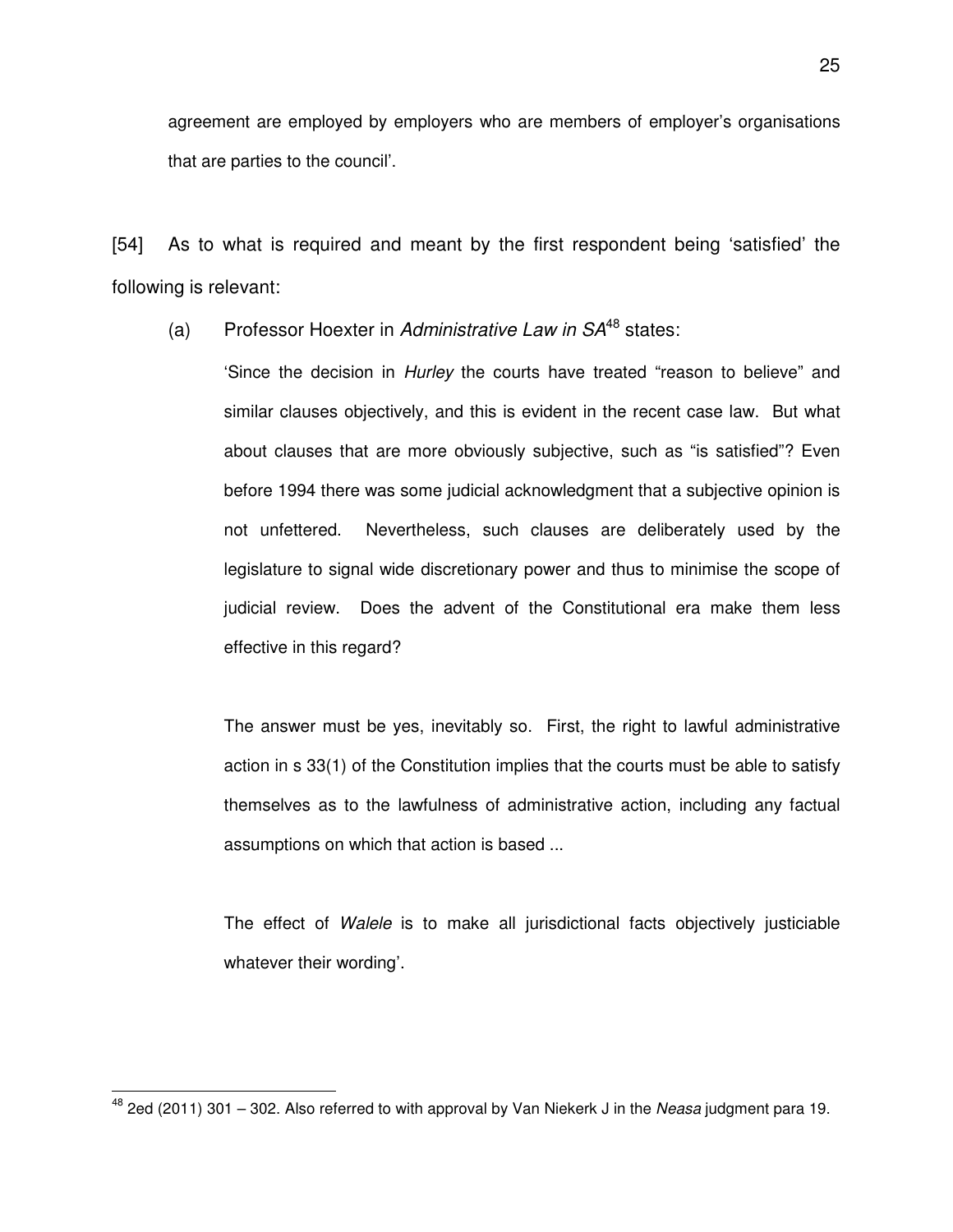(b) In *Walele v City of Cape Town and Others* 2008 (6) SA 129 (CC) at para 60 the Constitutional Court held:

'[i]n the past, when reasonableness was taken as a self-standing ground for review, the City's *ipse dixit* could have been adequate. But that is no longer the position in our law. More is now required if the decision makers opinion is challenged on the basis that the subjective precondition did not exist. The decision-maker must now show that the subjective opinion it relied on for exercising power was based on reasonable grounds. In this case it cannot be said that the information, which the city admitted had been placed before the decision-maker, constituted reasonable grounds for the latter to be satisfied.'

[55] The requirement is not whether the requisite majority was in fact employed by members of party employer's organisations, but whether the Minister was 'satisfied' objectively of this at the time of exercising her power.

[56] Not being thus 'satisfied' can entail, as indicated in *SA Defence and AID Fund and Another v Minister of Justice,*<sup>49</sup> that the Minister as repository of the power acted *mala fide,* or from ulterior motive, or failed to apply her mind to the matter. *In casu* the former two possibilities have not been suggested. Reliance was only placed on her failure to apply her mind properly to the matter.

[57] Whether the first respondent properly applied her mind to the issue of representation or representivity is objectively justiciable.

 $\overline{a}$ 

<sup>&</sup>lt;sup>49</sup> 1967 (1) SA 31 (C) at 35A.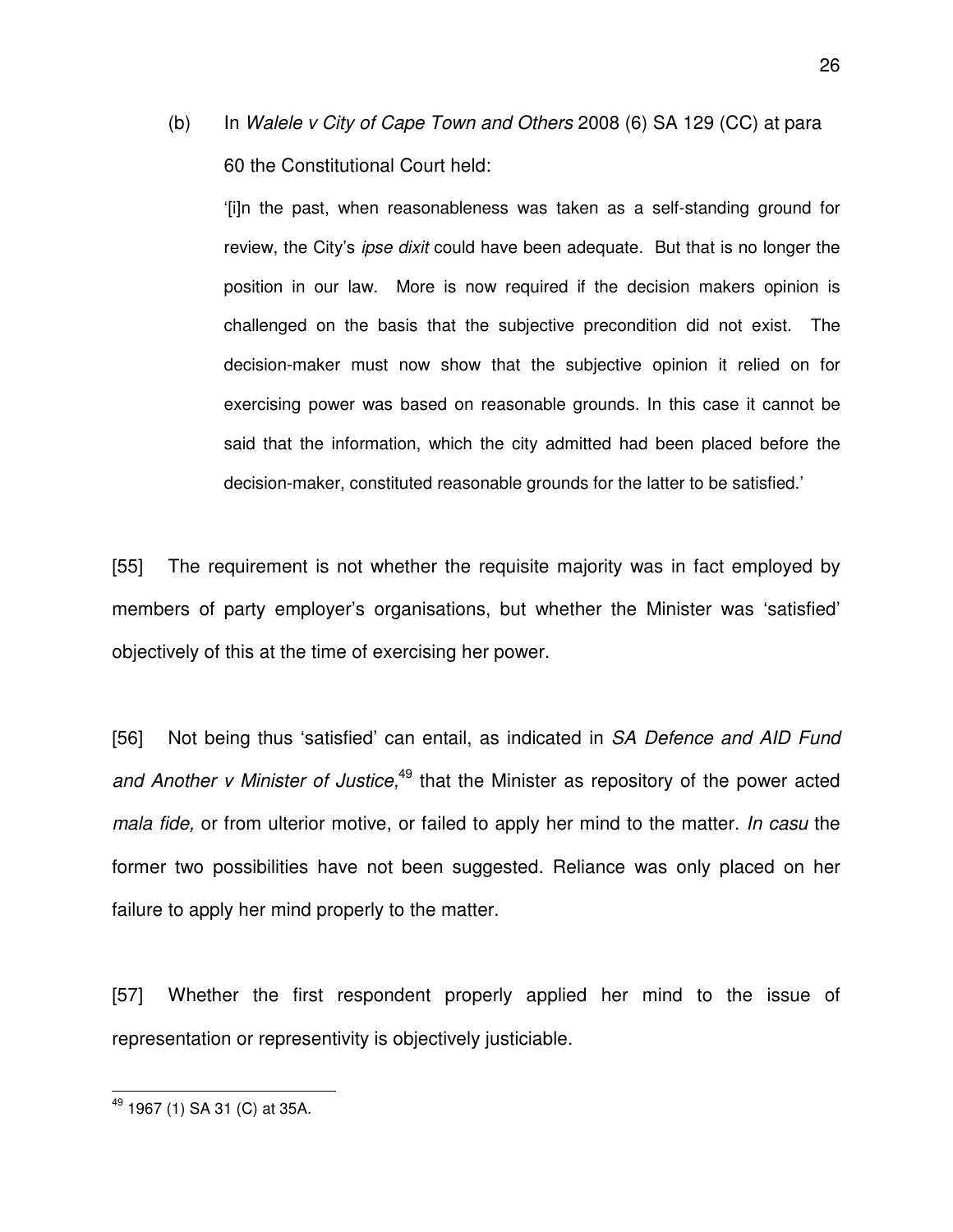[58] It must be accepted that the number of employees employed in a particular industry and which would fall within the scope of an extended collective agreement, is in a constant state of fluctuation due to continuous hiring and termination of employment for whatever reason. The level of representation at a particular point in time is therefore always at best assessed on the basis of objective evidence or information placed before the first respondent at the time that the request to extend the collective agreement is made, and in relation to which she then concludes that she is so 'satisfied'.

[59] It is not the respondents' case that the first respondent actually attempted to gauge the representivity of employers, or was presented with any kind of data which demonstrated objectively that the representivity requirement in s 32(3)(c) was met. Rather it is contended that in satisfying herself that the requirements of s 32(3)(c) were met, the first respondent relied upon a certificate of representativeness issued by the Registrar of Labour Relations in terms of s 49(4) of the LRA, which she accepted as being decisive.

[60] S 49 of the LRA, which forms part of 'Part  $F -$  General provisions concerning councils' provides:

'Representativeness of council –

 (1) When considering the representativeness of the parties to a *council,* or parties seeking registration of a *council*, the *registrar*, having regard to the nature of the *sector* and the situation of the *area* in respect of which registration is sought, may regard the parties to a *council* as representative in respect of the whole *area* 

27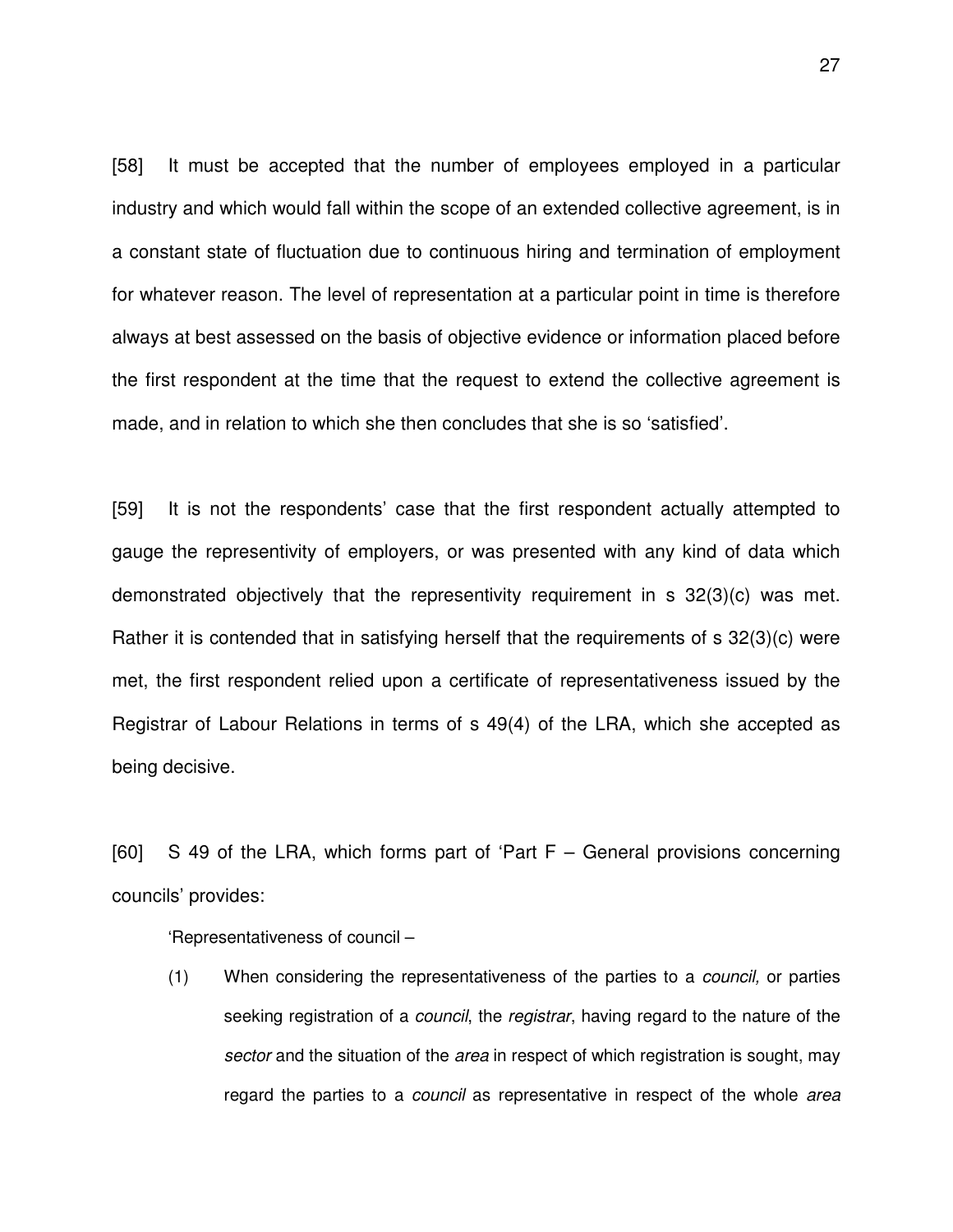even if a *trade union* or *employer's organisation* that is a party to the *council* has no members in part of that *area.*

- (2) A *bargaining council* having a *collective agreement* that has been extended by the *Minister* in terms of section 32, must inform the *registrar* annually in writing, on a date to be determined by the *registrar* as to the number of *employees* who are –
	- (a) covered by the *collective agreement* ;
	- (b) members of the *trade unions* that are parties to the agreement;
	- (c) employed by members of the *employers' organisations* that are party to the agreement.
- (3) A *bargaining council* must on request by the *registrar* inform the *registrar* in writing within the period specified in the request as to the number of employees who are –
	- (a) employed within the *registered scope* of the *council*;
	- (b) members of the *trade unions* that are parties to the *council* ;
	- (c) employed by members of the *employer's organisations* that are party to the *council.*
- (4) A determination of the representativeness of a *bargaining council* in terms of this section is sufficient proof of the representativeness of the *council* for the year following the determination.
- (5) This section does not apply to the *public service.*'

[61] The s 49 certificate certified amongst other things that 51% of the employees falling within the second respondent's registered scope, that is within the clothing industry as defined in its registration certificate, were employed by members of the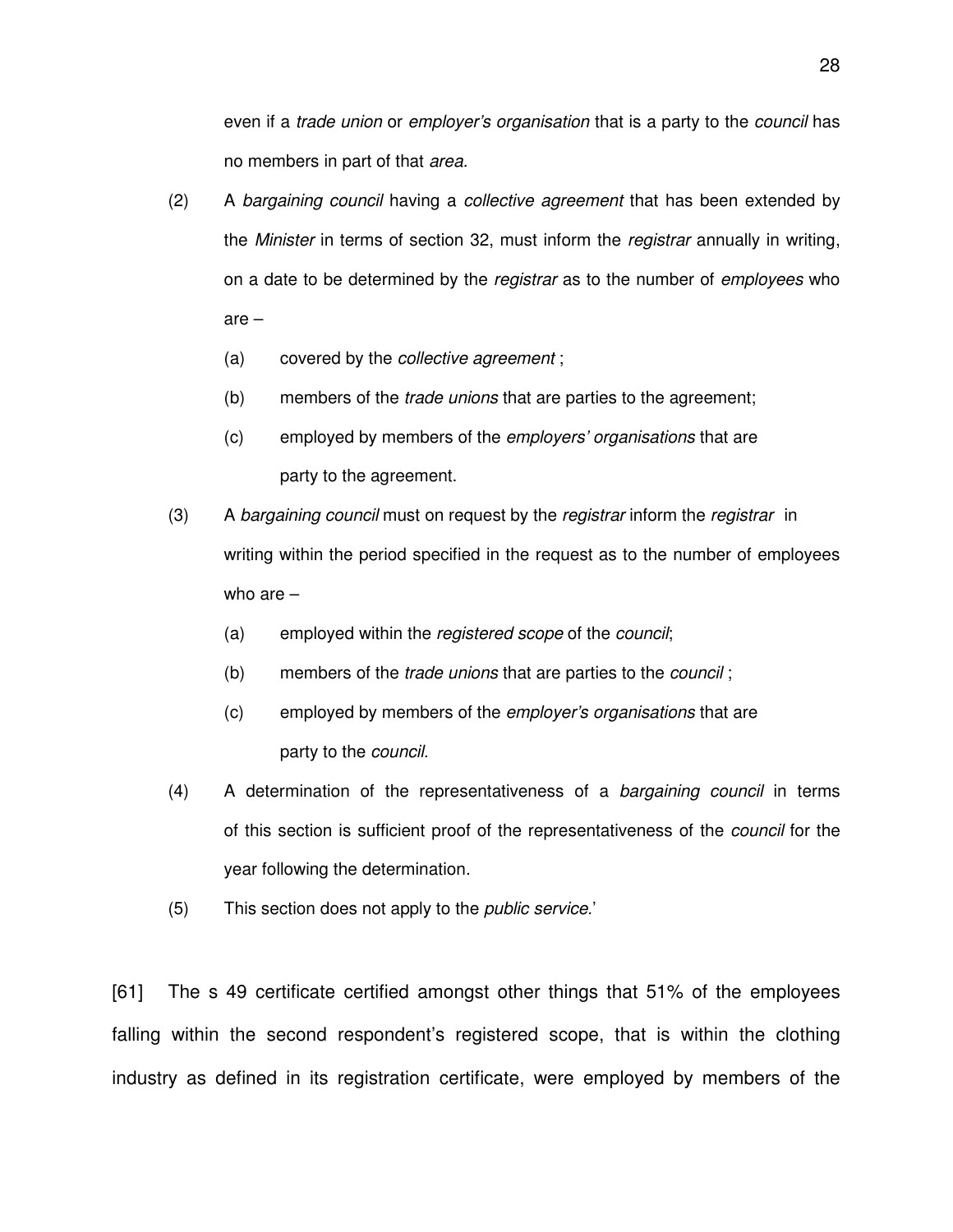employer's organisations which are parties to the council.<sup>50</sup> The submission is that this certificate was valid at the time when the extension was made on the 24 December 2010, and in the absence of a review and setting aside of the certificate, it remained valid and of full legal force and effect.

[62] S 32(3)(b) and (c) are evidently designed to ensure a form of majoritarism by requiring that a majority of the persons bound by a collective agreement after its extension, were through representatives on the Bargaining Council, party to the conclusion of that agreement and bound thereby. In terms of s 32(3)(c) employers must employ more than 50% of the employees who fall in the scope of the agreement after it has been extended.

[63] The schedule attached to the Bargaining Council's application to the first respondent for extension of the collective agreement recorded that employer's organisations that were party to the collective agreement employed 48.58% of the total number of employees covered by the collective agreement. Paragraph 5 records that the total number of employees employed within the scope of the collective agreement by employers who belonged to the employers' organisation who are party to the collective agreement is '27 371' and that the total number of employees employed within the scope of the collective agreement is '56 341'.

 $\overline{a}$ 

 $50$  It certified that 30 530 employees were employed by members of party employers organisations and that there were 59 428 employees employed within the councils registered scope.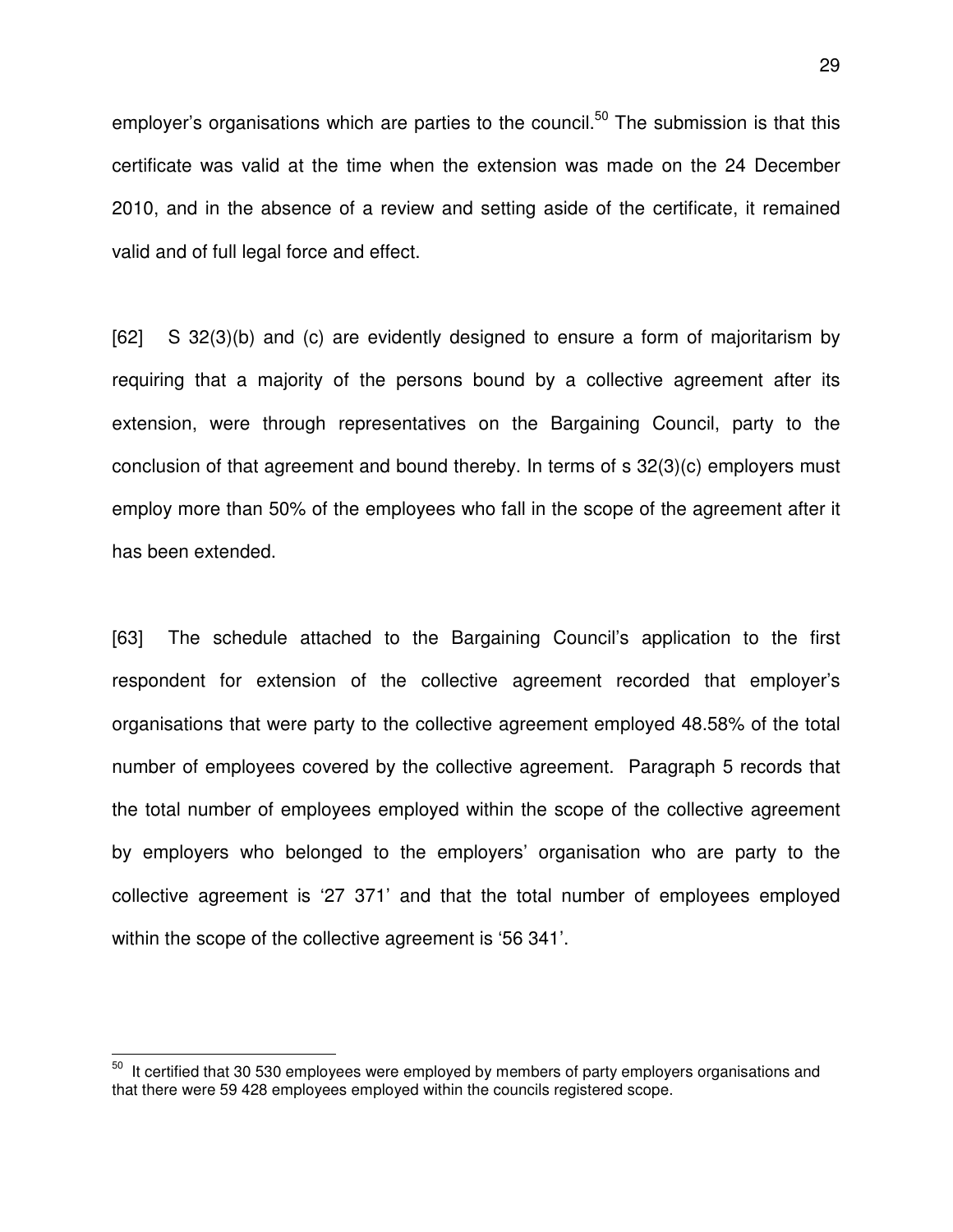[64] S 32 refers to 'the majority of all the employees who fall within the scope of the collective agreement', as contrasted to the provisions of s 49(4) which refers to the representativeness of a 'Bargaining Council' and 'employees registered within the scope of the council'.

[65] The representativeness of the second respondent is clearly something very different to representativeness arising from a collective agreement. The respondents however submit that there is no significant difference between the number of employees falling within the registered scope of the council and the number of employees falling within the scope of the collective agreement because 'the council's scope of registration is substantively identical to the definition contained in the collective agreement'.

[66] Being 'substantively identical' is of course not the same as being identical or the same. However, even assuming some substantive measure of similarity or identity, the figures as per the certificate differed crucially as to whether the representation was more or less than 50%, from the figures provided by the second respondent itself in its application to the first respondent. At the very least, the first respondent should have applied her mind to the application and the basis upon which it was brought. If *ex facie*  that application itself the required degree of representivity required by s 32(3)(c) would not be satisfied, as indeed the application indicated, then she could not simply ignore those figures and accept those in the s 49(4) certificate, in the absence of a cogent explanation justifying her disregarding the figures furnished by the second respondent in the application. Although s 49(4) contains a deeming provision it does not assist the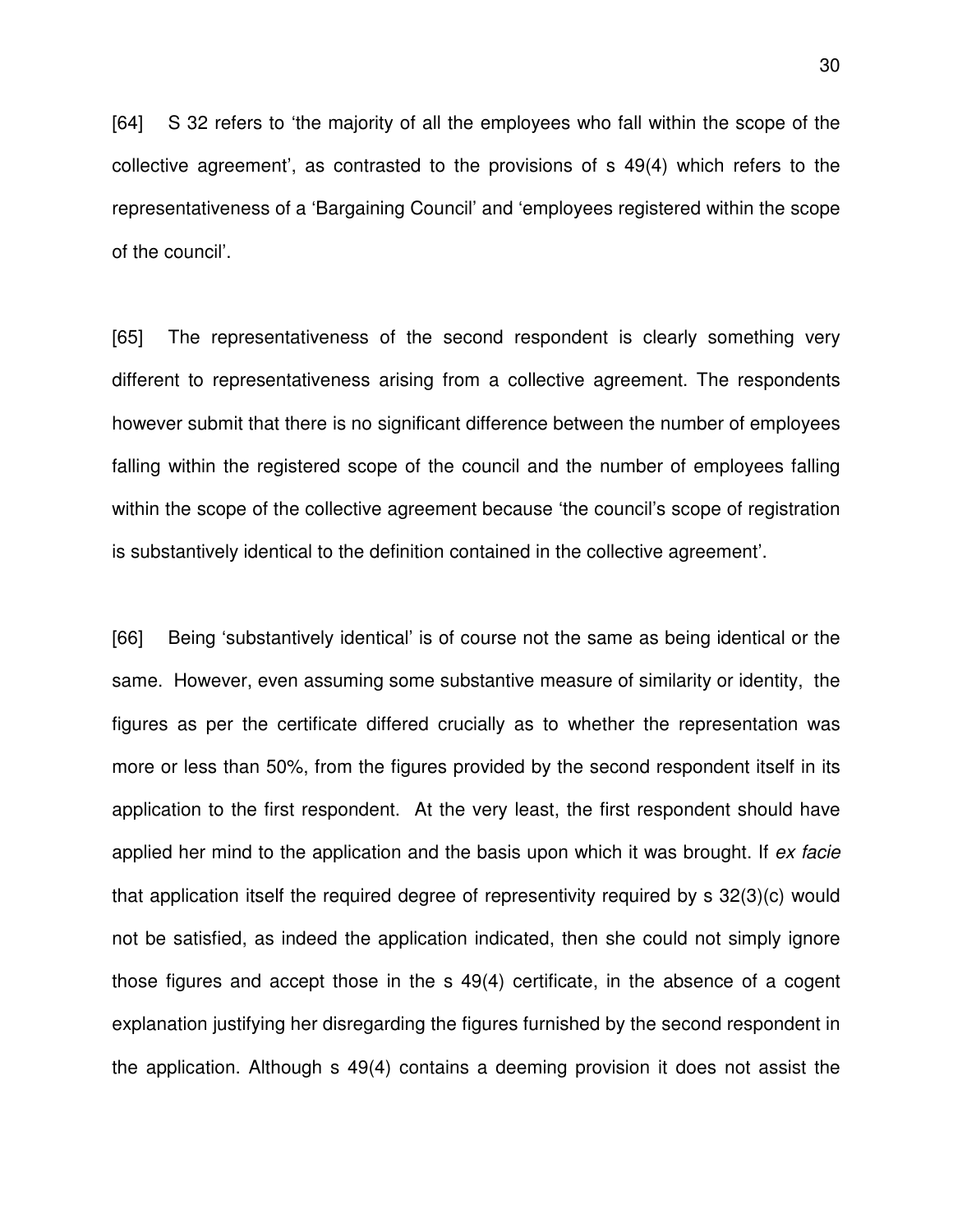respondents' case as it has a different purpose, but in any event also was in respect of some form of assessment done on 30 April 2010 whereas the actual figures in the application were in respect of a later date closer to the application being made.

[67] Reliance on the s 49 certificate was misplaced and did not amount to a proper application of the first respondent's mind to the requirements in s 32(3)(c) for at least one or more or all of the following reasons:

- (a) S 32(3)(c) refers to an actual factual position, not a deemed one. The first respondent had to be satisfied that the majority of all employees falling within the scope of the collective agreement once extended were in the employ of members of the employer parties to the Bargaining Council;
- (b) S 32 does not provide that any determination as to the representativeness of a Bargaining Council in terms of s 49 is sufficient for the purposes of the inquiry to be undertaken in terms of s 32(3)(c). Indeed, the provisions of s 49(2) requiring particulars to be furnished annually by the Registrar in writing as to the number of employees covered by a collective agreement and the like, indicates that reliance on the certificate was not proper. There will be no need for these particulars to be furnished if reliance would simply be placed on the certificate of representativeness of the council;
- (c) S 32 does not indicate, whether expressly or by implication, that all the first respondent needed to do to satisfy herself that the requirements of s 32(3) (c) had been met, was to consider a determination made under s 49;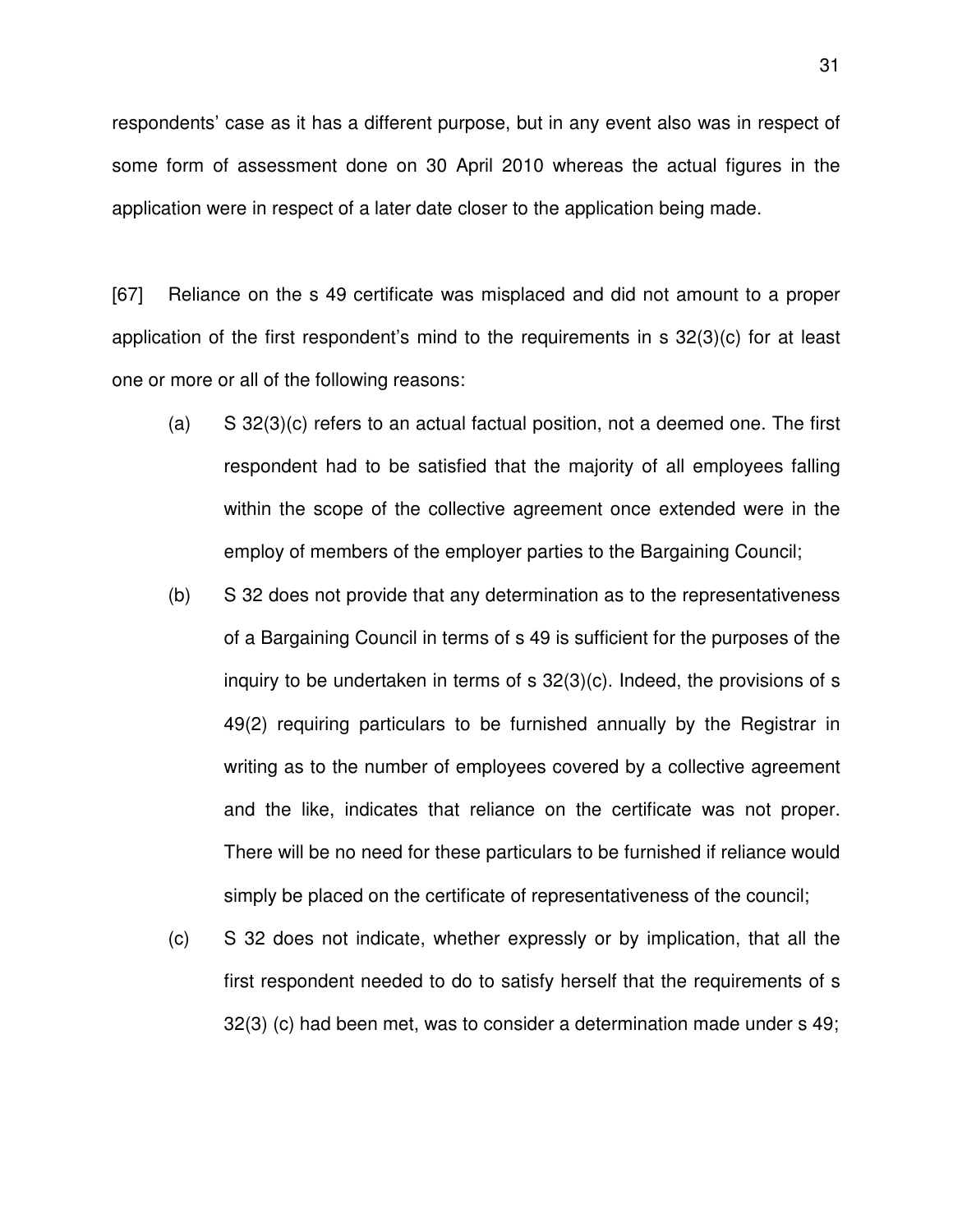- (d) If the first respondent could satisfy herself as to level of representativeness required by s 32(3)(c) by considering a certificate of representativeness in terms of s 49, it would constitute an impermissible fettering of her discretion in relation to the very inquiry she is required to undertake and to be satisfied on;
- (e) S 49, relating to the 'representativeness of council' is to determine the representativeness of a bargaining council and is made in respect of criteria very different to those under s 32(3)(b) and (c).
- (f) The certificate referred to the number of employees 'within the registered scope of the council', information required by s 49(3)(a), and does not indicate the number of employees 'covered by the Collective Agreement', the information required by s 49(2)(a) and pertinent to the enquiry in terms of s 32(3)(c).

[68] As in the *Neasa* judgment the unavoidable conclusion is that the factual assumption on which the first respondent based her decision to extend the collective agreement, namely the adequacy of the certificate of representivity in terms of s 49, was incorrect. As it was put in that judgment 'put another way, there were no reasonable grounds for the Minister to be satisfied that the conditions set out in paragraphs (b) and (c) of s 32(3) had been met. The Minister's decision to extend the Collective Agreement to non-parties put forward in the registered scope of the agreement is invalid and accordingly stands to be reviewed and set aside.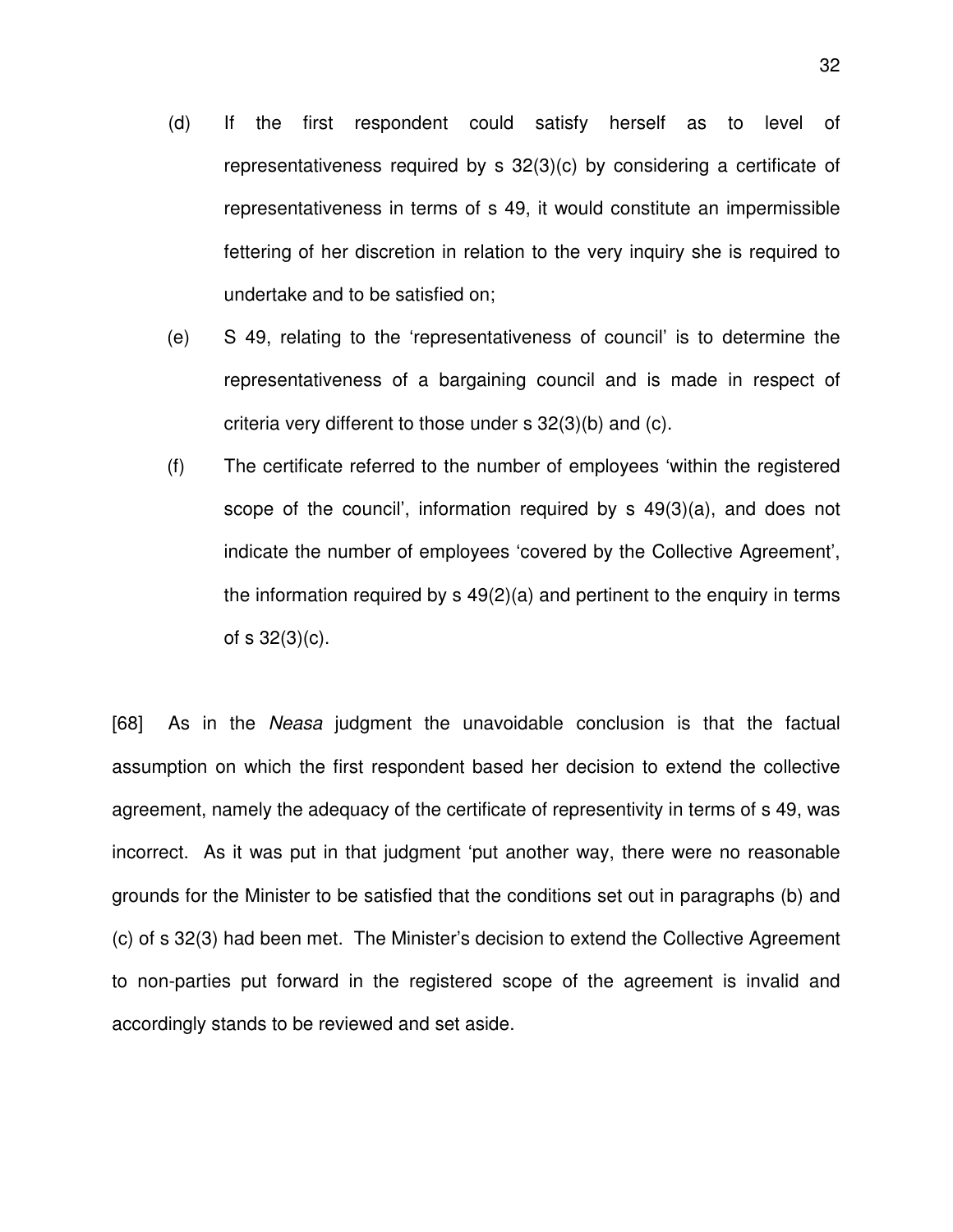## **REMEDY<sup>51</sup>:**

 $\overline{a}$ 

[69] In the *Neasa* judgment the decision reviewing and setting aside the decision of the first respondent was suspended for a period of four months.

[70] The second respondent does not contend for a suspension in those terms but submits that any order of invalidity should not have retrospective effect, save that the second respondent should not be permitted to commence compliance proceedings against non-parties in respect of non-compliance with the terms of the collective agreement. This order is sought on the basis that s 8 of PAJA accords a court a broad discretion to make an order that is just and equitable.

[71] The first respondent in principle makes common cause with the second respondent's contention that an order of invalidity should not operate retrospectively, but proposes a differently worded order. When regard is had to the wording proposed by the first respondent, it appears that the first respondent does not actually propose a limitation on retrospectivity, but a suspension of any order of invalidity for a period of four months, as was done in the *Neasa* matter.

[72] The present application concerns an invalid administrative act, not an instance of constitutional invalidity to which the provisions of  $s$  172(1)(b)(i) of the Constitution,

 $51$  After the application had been argued and at the request of the second respondent I allowed further submissions to be filed in relation to the issue as to what an appropriate remedy would be in the event of the first respondent's decision being reviewed and set aside. The second respondent, the first respondent and the applicants filed further submissions. This part of the judgment is in respect of those further submissions.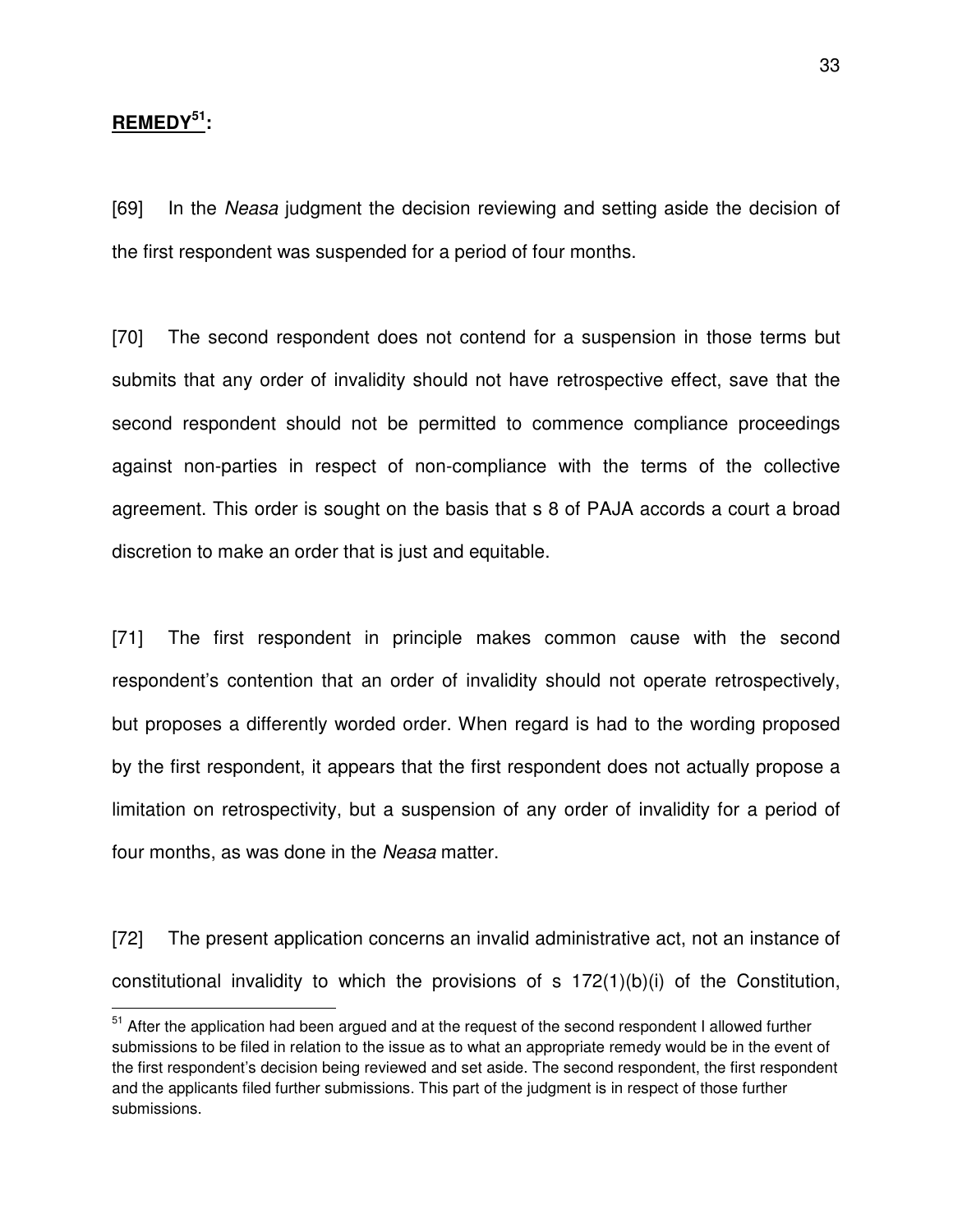providing that an order may be made limiting the retrospective effect of the declaration of invalidity, would apply.<sup>52</sup> Even in instances where s  $172(1)(b)(i)$  of the Constitution might find application, it is only applied when there are compelling reasons for withholding the requested remedy.

[73] I shall accept in this judgment in favour of the respondents that the discretion to grant an order that is just and equitable would include limiting the retrospective operation of such an order. It is clear that it is only in exceptional instances that a court will exercise its discretion to withhold an order setting aside an invalid administrative act. $^{53}$ 

[74] In *Bengwenyama Minerals (Pty) Ltd v Genorah Resources (Pty) Ltd and others*, 54 Froneman J held that:

 'The apparent anomaly that an unlawful act can produce legally effective consequences is not one that permits easy and consistently logical solutions. But then the law is often a pragmatic blend of logic and experience … The rule of law must never be relinquished but the circumstances of each case must be examined in order to determine whether factual certainty requires some amelioration of legality and, if so, to what extent. The approach taken will depend on the kind of challenge presented – direct or collateral; the interests involved, and the extent or materiality of the breach of the constitutional right to just administrative action in each particular case'.

 $\overline{a}$ 

<sup>52</sup> Even then, a successful litigant should be afforded 'effective relief' – *Fose v Minister of Safety and Security* 1997 (3) SA 786 (CC) para 69; *Gory v Kolver NO and others (Starke and others intervening)* 2007 (4) SA 97 (CC) at para 40; *Mvumvu and others v Minister for Transport and another* 2011 (2) SA 473 (CC) at paras 46 and 48.

<sup>53</sup> *Oudekraal Estates (Pty) Ltd v City of Cape Town and others* 2004 (6) SA 222 (SCA) para 46. <sup>54</sup> 2011 (4) SA 113 (CC) para 85.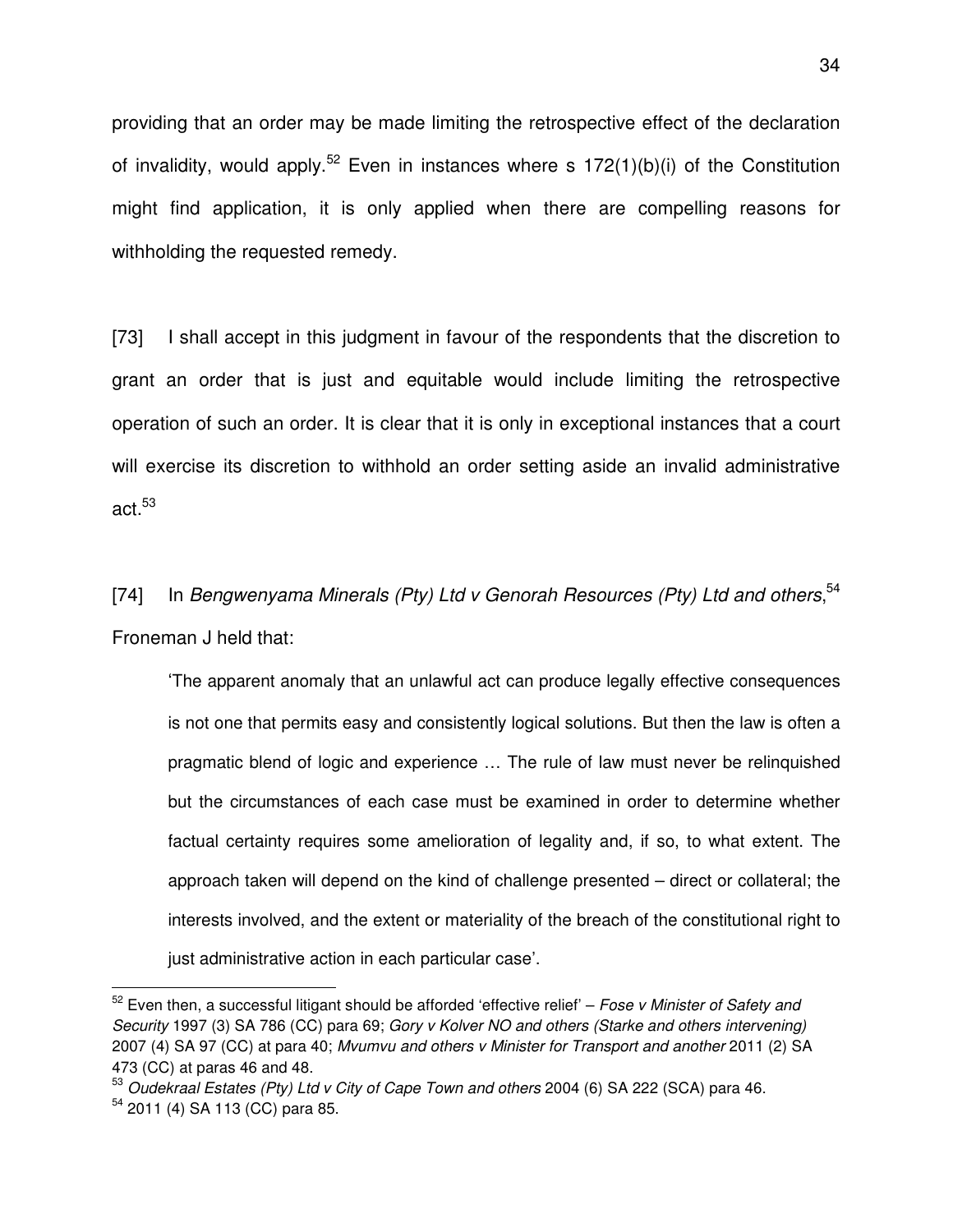[75] The effect of an order setting aside the decision of the first respondent will normally in the ordinary course, by its very nature, operate retrospectively.<sup>55</sup>

[76] The enquiry is simply whether the present is such an exceptional case, and if so, what form any limitation should take.

[77] The second respondent contends that an unqualified order of invalidity would not be just and equitable in the circumstances as it would have the effect of upsetting thousands of settled transactions and payments already made pursuant to the agreement, to the prejudice of not only second respondent but also third parties. Particular reference is made to wages that have been paid to employees, with the fear being expressed that these might be recoverable on the grounds that the *causu* giving rise to such payments was invalid, and further that contributions to the clothing industry Health Care Fund, which provides medical and related benefits to employees and their dependents, would be affected. Other payments which might be affected are contributions to the Industry Protection Fund, contributions to bargaining council expenses, trade union subscriptions including the HIV/Ace project, Trade Union Capacity Building Fund and the collective bargaining – dispute resolution levy. It is submitted that exactly these kinds of considerations caused the court in the *Neasa* matter to suspend the order of invalidity for a period of four months to allow the first respondent to consider whether to extend the collective agreement in terms of s 32(5).

 $\overline{a}$ 

<sup>55</sup> See *Eskom Holdings Ltd and another v New Reclamation Group (Pty) Ltd* 2009 (4) SA 628 (SCA) para 9; *Bengwenyama Minerals (Pty) Ltd and others v Genorah Resources (Pty) Ltd and others* supra paras 84 to 87.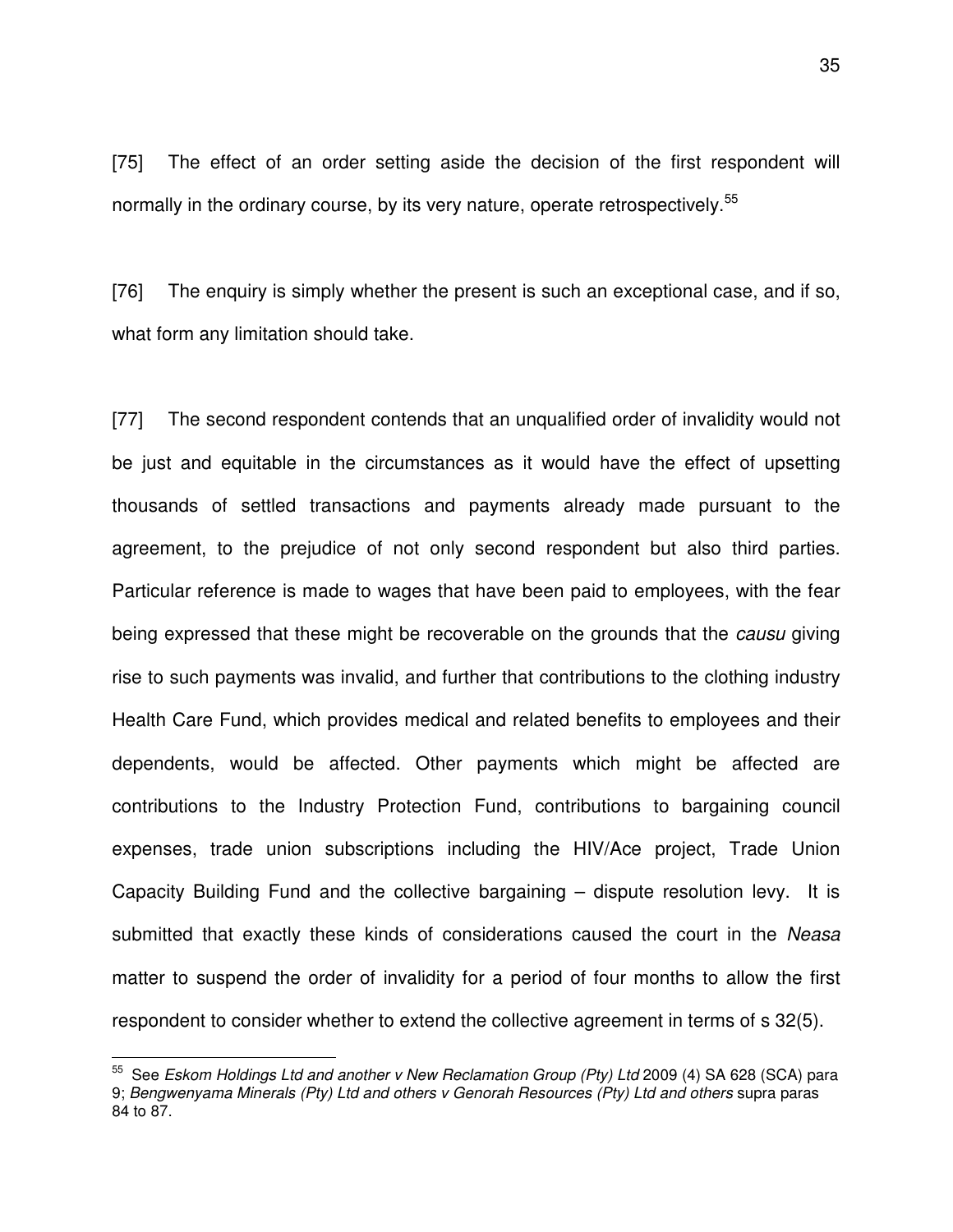[78] The first respondent likewise appeals for what she submits would be 'a dynamic and nuanced approach to judicial oversight over the exercise of public power', by providing for a suspension of the order of invalidity, and thus allowing an opportunity for the first respondent to consider whether to rely on s 32(5) instead.

[79] The rule of law must never be relinquished. The circumstance of each case must be examined in order to determine whether some amelioration of legality is required, and if so, the extent thereof. Ultimately, the court must exercise a judicial discretion, but as with all judicial discretions it must not be exercised arbitrarily or capriciously or for insufficient reason.

[80] The applicants justifiably in my view take issue with the respondents' conclusion that 'there will be wide spread prejudice not only to the council and its constituents but to related third parties'. The foundational difficulty with this submission is that these issues were not raised and fully addressed in the affidavits. One simply does not know how many non-parties might have made payments pursuant to the extension of the collective agreement and how many not. Employer and employees who are members of the Employers' Organisations and Trade Unions that are parties to the collective agreement presumably would have made payments, but the setting aside of the decision to extend the collective agreement will not affect them.

[81] The applicants correctly point out that if the order setting aside the extension by the first respondent was not to have retrospective affect, the applicants and other non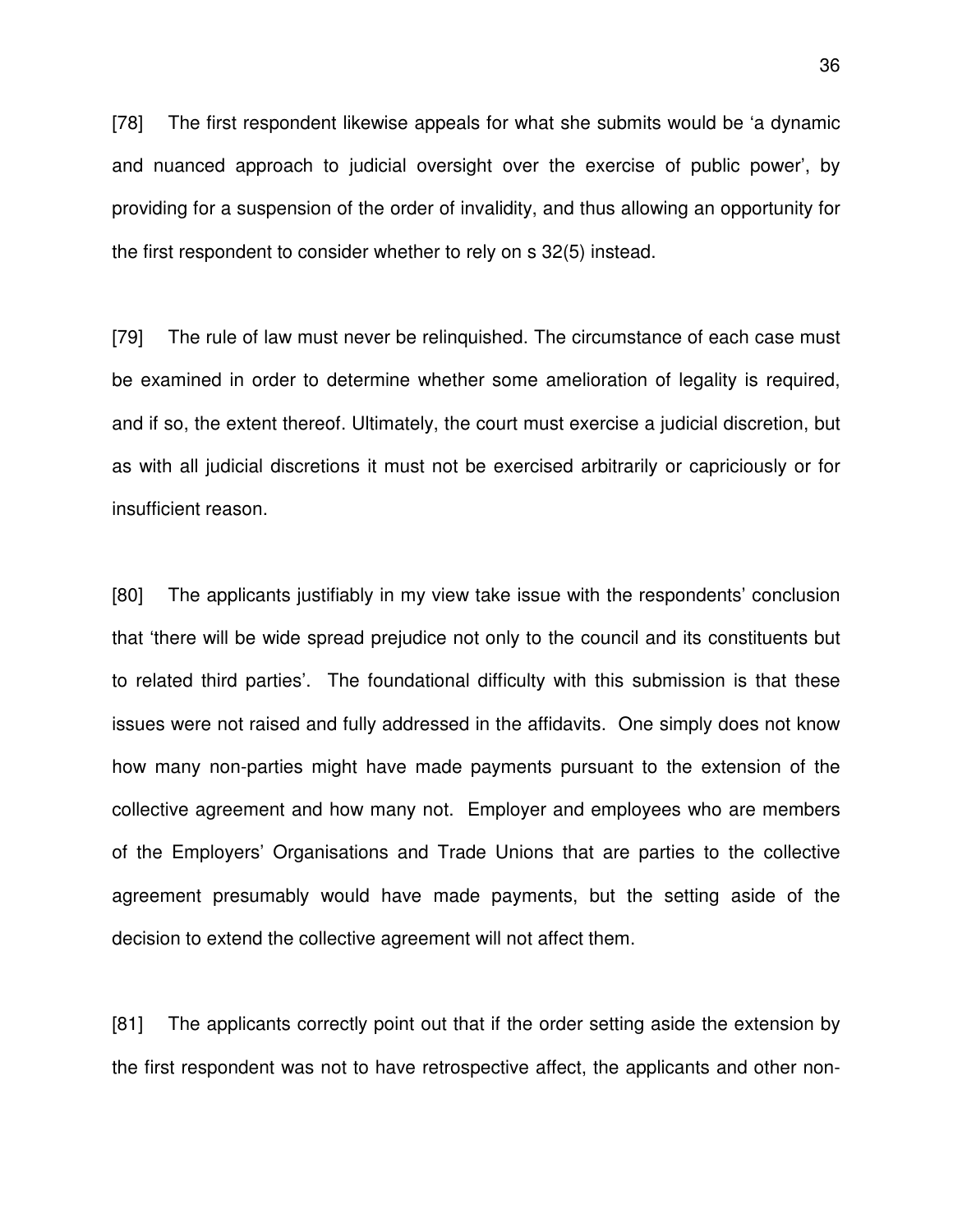parties would still be bound by the provisions of the collective agreement although the extension thereof to them was invalid in law. Even if the order of invalidity was not to have retrospective effect save to the extent that the second respondent should not be entitled to commence compliance proceedings against non-parties in respect of noncompliance with the agreement, it would still permit the second respondent to continue with compliance proceedings which it might have already instituted against nonparties.<sup>56</sup>

[82] In the light of the aforesaid, I am not persuaded that the limited retrospectivity which the second respondent proposes, or a suspension of the order as contended for by the first respondent is 'just and equitable' on the facts before me. As much as I appreciate that the review and setting aside of the first respondent's decision will have some impact, I do not have actual evidence of what this impact would be. Even if a suspension of the order of invalidity might be justified in principle, the question arises whether such suspension should be for two or three or four or perhaps more months. The fixing of such a time limit would be entirely arbitrary.

[83] One would obviously be reluctant to expose vulnerable employees to possible claims for the reimbursement of higher remuneration packages that might have become payable to them in terms of the extended collective agreement. Whether that will in fact happen, remains to a large extent speculative with no evidence of the potential of such fears having been placed before me.

 $\overline{a}$ 

 $56$  It seems that only 269 of approximately 1000 businesses in the clothing industry are compliant.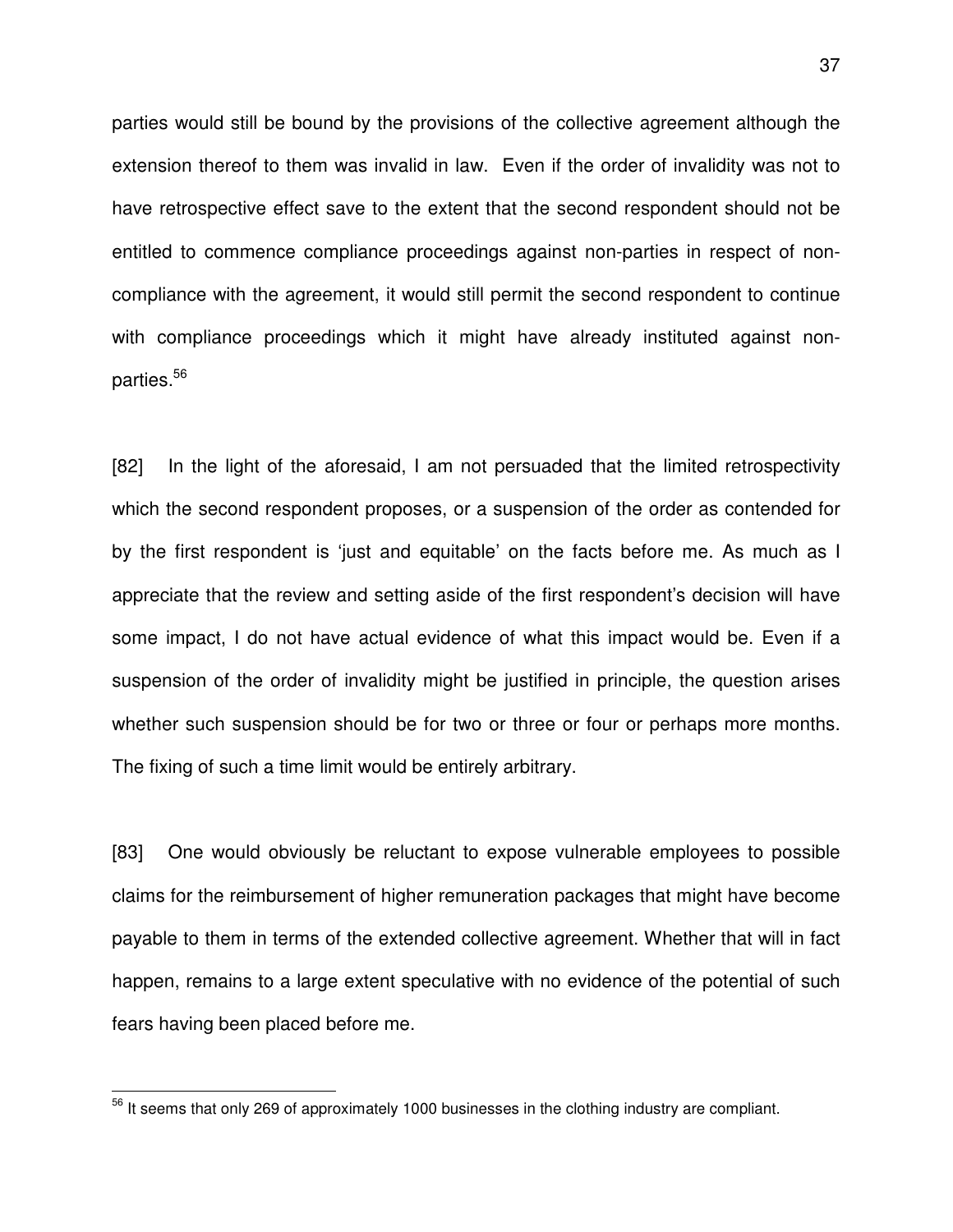[84] It might be irresponsible for employers who have paid employees higher wages in terms of the extended agreement to now seek to recover the extent of such overpayment. That could obviously bring disruption to the industry, but particularly to individual work places, which employers presumably would want to avoid. I however have no evidence on the application before me that any non-parties to the extended collective agreement contemplate such action.

[85] An invalid administrative act remains invalid. It is of no force and effect. It would also not be just and equitable if administrative functionaries were, in all instances where a challenge to the validity of their administrative action is raised, to have the assurance, even in the absence of an evidential basis supporting any potential prejudice, that if they are unsuccessful in opposing the challenge to the validity of their actions and it is found that the administrative act is indeed invalid, that this would make no difference, because that which was achieved pursuant to invalid action will stand with an opportunity being granted to correct it by other means.

[86] The present matter is not an instance where invalid administrative action understandably occurred.

[87] Having regard to what has been placed before me, it is not just and equitable that the applicants and other non-parties be burdened with obligations extended to them invalidly whilst an arbitrary period of four months or two months, or whatever, is allowed to enable the first respondent to consider whether the same result could be achieved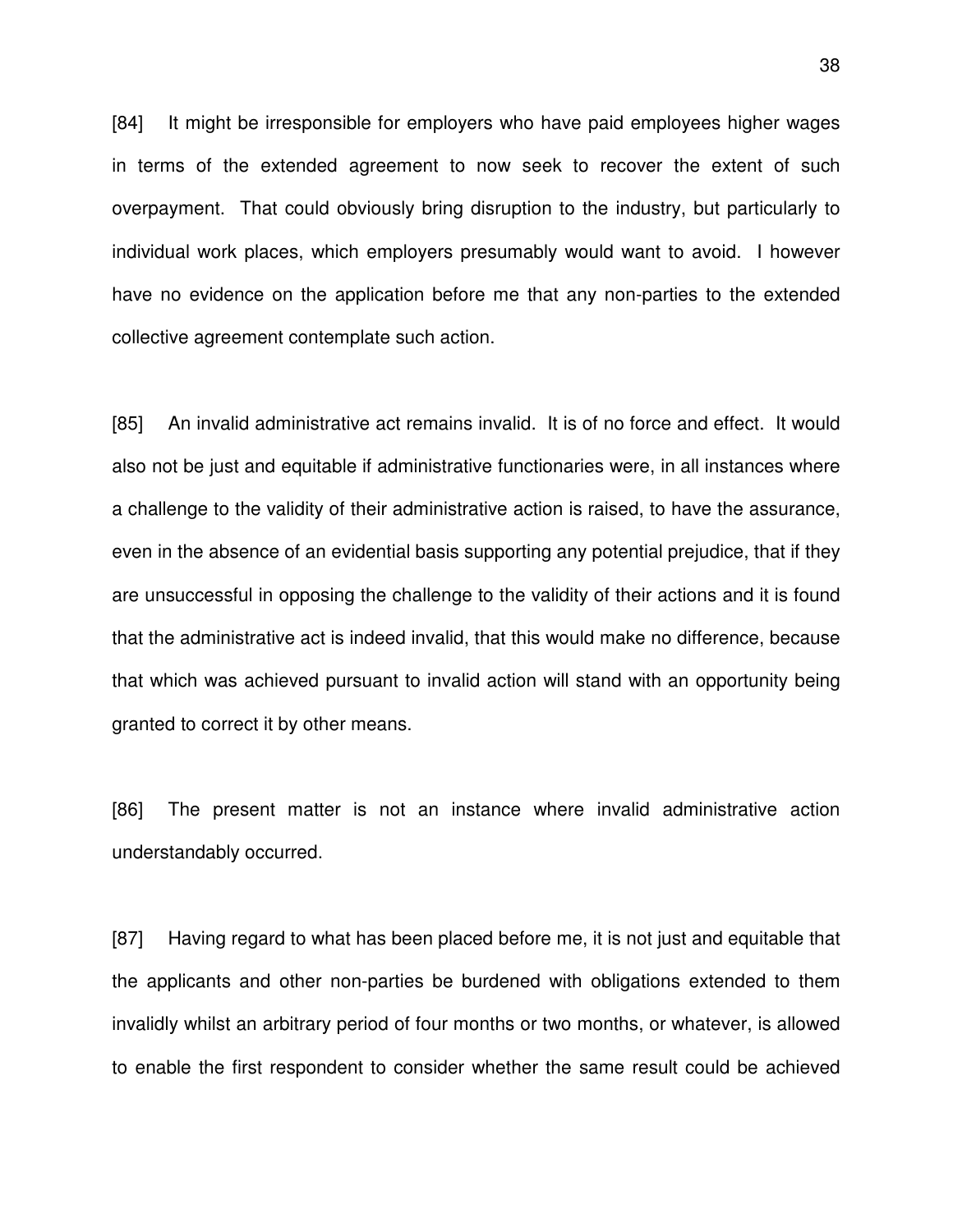validly by other means. The first respondent should not have to operate within or under those constraints. She should consider whether the collective agreement should be extended at all, objectively and dispassionately.

[88] If any limitation of the nature contended for by the first or second respondents is to be placed on an order of invalidity then it should have been firmly founded on a factual and evidential basis.

#### **COSTS:**

[89] The applicants have been successful. There is no reason why they should not be awarded the costs of the application including the costs of their experts and the costs relating to the joinder of the Fourth to Ninth Respondents.

[90] In view of the conclusion I have reached it is not necessary to consider the merits of the applications to strike out and no order is made in respect thereof. The costs relating thereto will follow the result.

#### **ORDER:**

[91] (a) An order is granted in terms of paragraph 1 of the Notice of Motion as amended.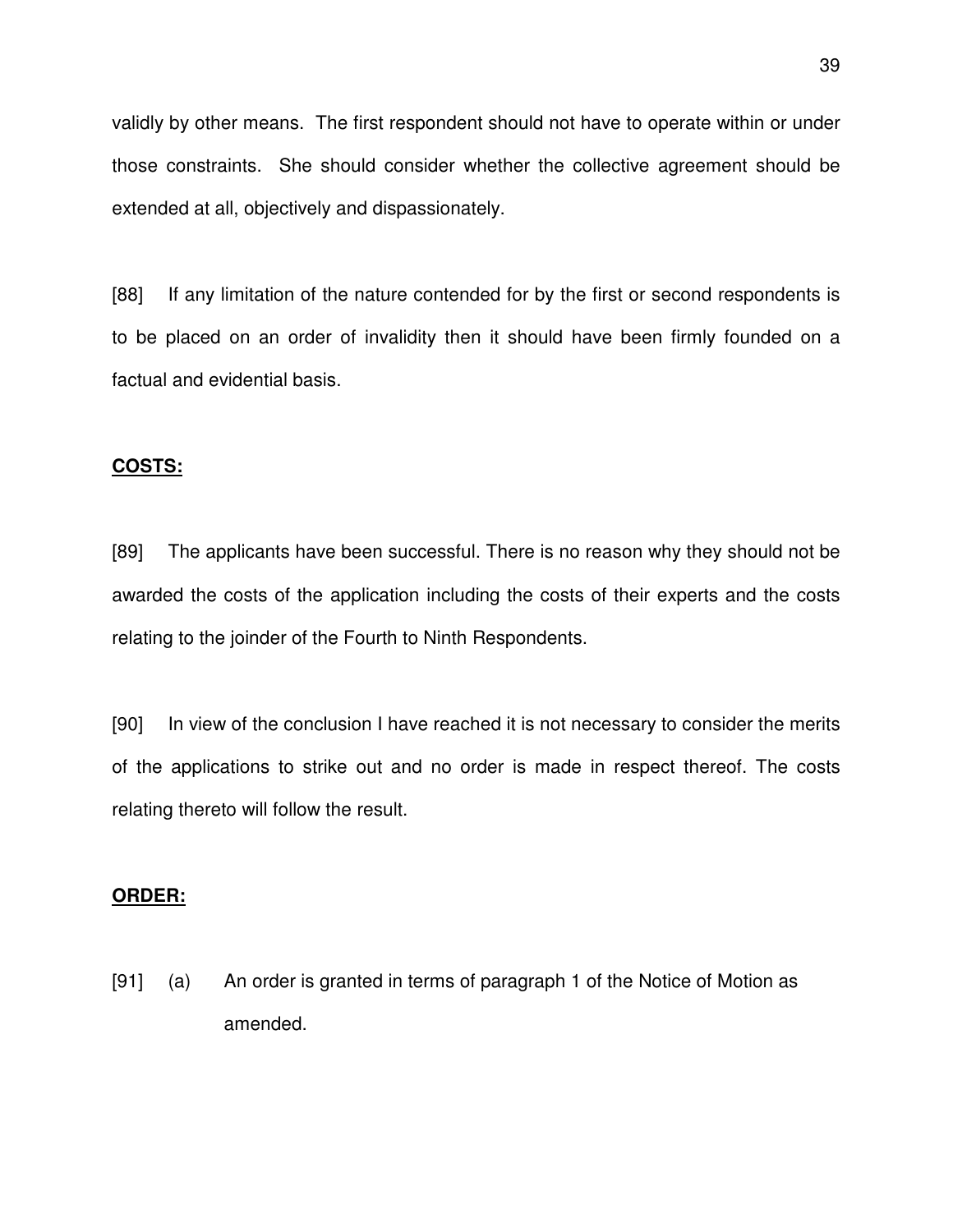(b) The first, second and third respondents are directed to pay the costs of the application including the costs of the applicants' experts and the costs relating to the joinder of the Fourth to Ninth Respondents jointly and severally, one or more paying, the others to be absolved.

**\_\_\_\_\_\_\_\_\_\_\_\_\_\_\_\_\_\_\_\_\_\_\_\_\_\_**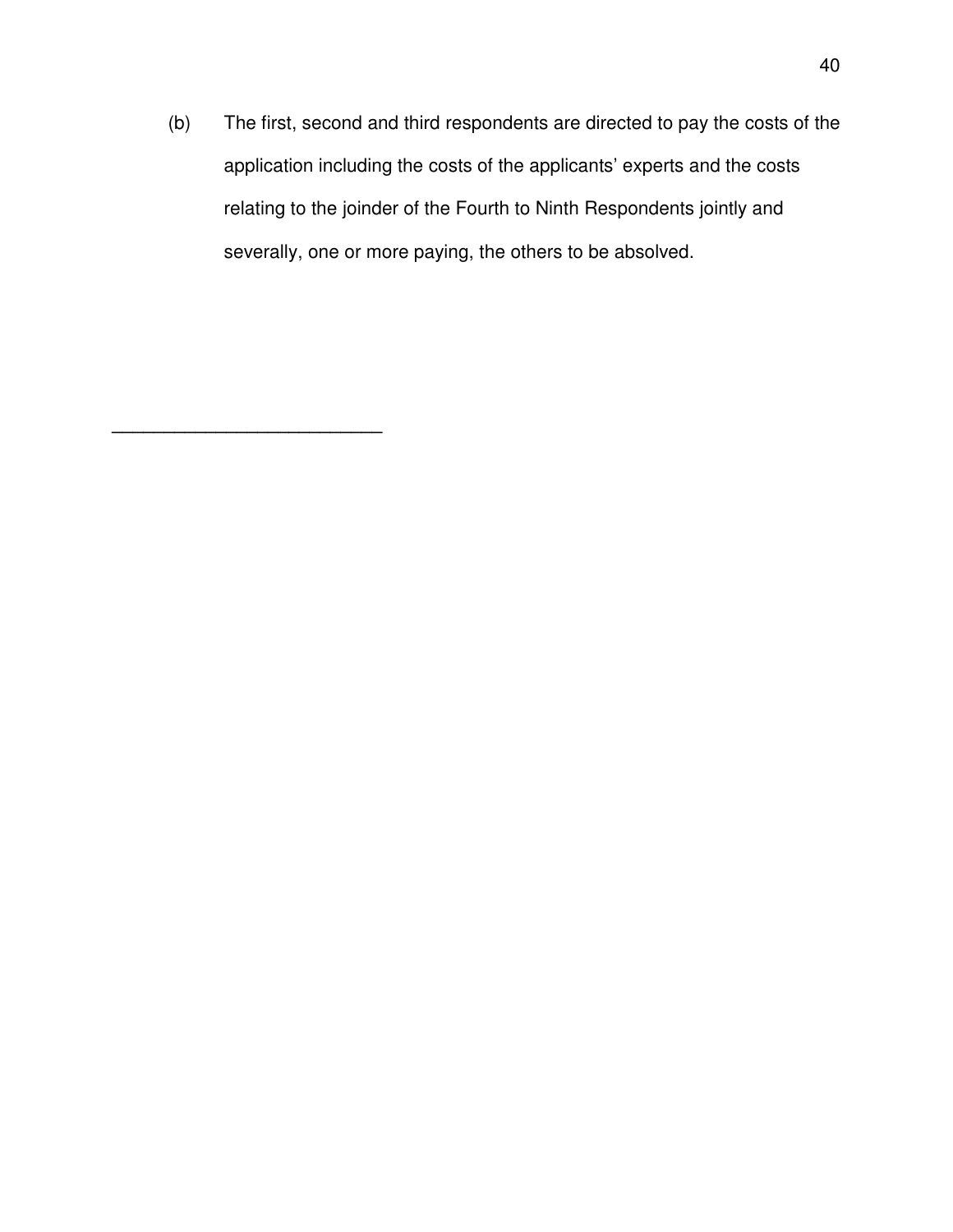# DATE OF MATTER: 29 February 2013

# DATE JUDGMENT DELIVERED: 13 March 2013

APPLICANTS' COUNSEL: L A ROSE-INNES S C

# P B J FARLAM

APPLICANTS' ATTORNEYS: WEBBER WENTZEL ATTORNEYS

Tel: (021) 431-7264/7348

Ref.: Ms K Williams / Mr D Visagie / 2126075

C/O TOMLINSON MNGUNI JAMES ATTORNEYS

Tel.: 033 341 – 9120

Ref.: Ms J Wesbrook/C. Scott

FIRST RESPONDENT'S COUNSEL: V SONI S C

S NANKAN

INSTRUCTED BY:

C/O THE STATE ATTORNEY

Tel.: 031 365 2500/2531

Ref.: K Donnelly

SECOND RESPONDENT'S COUNT'S COUNSEL: A J FREUND S C

G LESLIE/MS H CRONJE

INSTRUCTED BY: HEROLD GIE ATTORNEYS

Ref.: K J Mackenzie